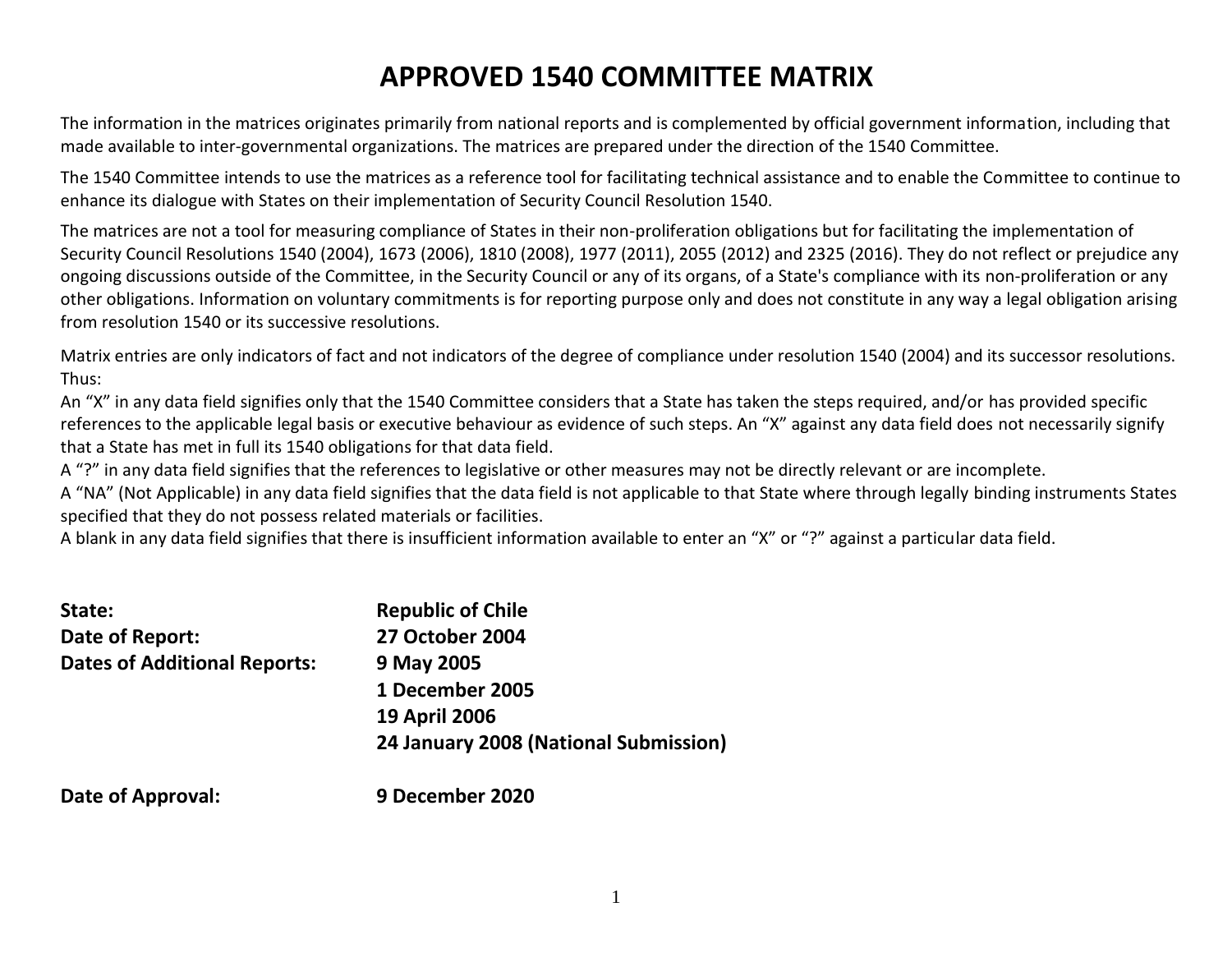### **I. OP 1 and related matters from OP 5, OP 8 (a), (b), (c) and OP10**

|                | <b>Adherence to legally binding</b><br>instruments, membership of<br>organisations, participation<br>in arrangements and<br>statements made. | Relevant information (i.e. signing, deposit of instrument of accession, ratification, etc) |  |  |  |  |  |  |  |  |
|----------------|----------------------------------------------------------------------------------------------------------------------------------------------|--------------------------------------------------------------------------------------------|--|--|--|--|--|--|--|--|
| 1              | Nuclear Non-<br><b>Proliferation Treaty</b><br>(NPT)                                                                                         | Deposit 25 May 1995                                                                        |  |  |  |  |  |  |  |  |
| 2              | <b>Nuclear Weapons Free</b><br>Zone/ Protocol(s)                                                                                             | Treaty of Tlatelolco: Deposit 9 October 1974                                               |  |  |  |  |  |  |  |  |
| 3              | International<br>Convention for the<br>Suppression of Acts of<br>Nuclear Terrorism                                                           | Deposit 27 September 2010                                                                  |  |  |  |  |  |  |  |  |
| 4              | Convention on Physical<br>Protection of Nuclear<br>Material (CPPNM)                                                                          | Deposit 27 April 1994                                                                      |  |  |  |  |  |  |  |  |
| 5              | 2005 Amendment to the<br><b>CPPNM</b>                                                                                                        | Deposit 12 March 2009                                                                      |  |  |  |  |  |  |  |  |
| 6              | Comprehensive Nuclear-<br>Test-Ban Treaty (CTBT)<br>(not in force)                                                                           | Deposit 12 July 2000                                                                       |  |  |  |  |  |  |  |  |
| $\overline{7}$ | Chemical Weapons<br>Convention (CWC)                                                                                                         | Deposit 27 July 1996                                                                       |  |  |  |  |  |  |  |  |
| 8              | <b>Biological Weapons</b><br>Convention (BWC)                                                                                                | Deposit 22 April 1980                                                                      |  |  |  |  |  |  |  |  |
| 9              | Geneva Protocol of 1925                                                                                                                      | Deposit 2 July 1935                                                                        |  |  |  |  |  |  |  |  |
| 10             | 1997 International<br>Convention for the<br>Suppression of Terrorist<br><b>Bombings</b>                                                      | Deposit 10 November 2001                                                                   |  |  |  |  |  |  |  |  |
| 11             | 1999 International<br>Convention for the<br>Suppression of the<br><b>Financing of Terrorism</b>                                              | Deposit 10 November 2001                                                                   |  |  |  |  |  |  |  |  |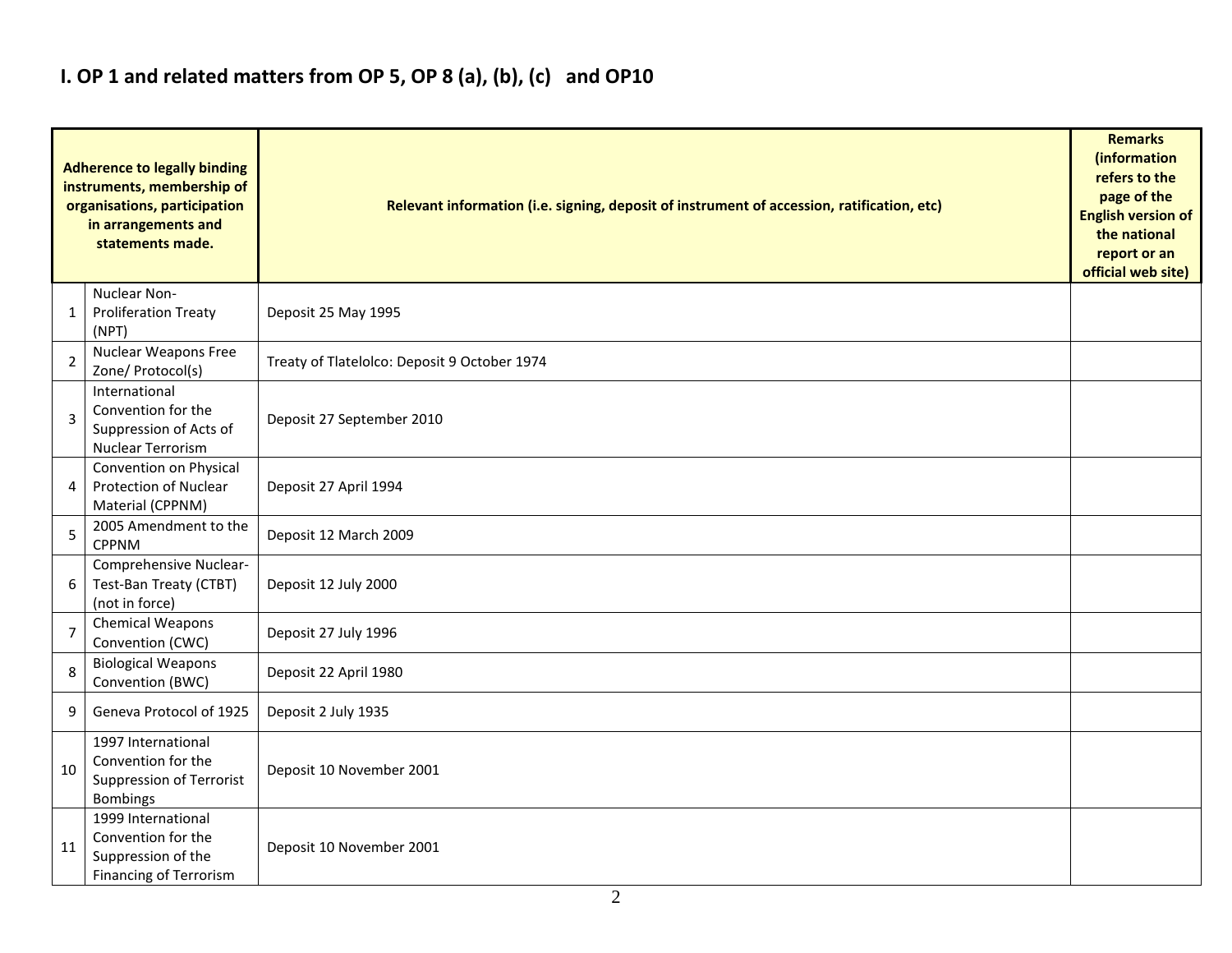|    | 2005 Protocol to the        |                                                                                                                      |  |
|----|-----------------------------|----------------------------------------------------------------------------------------------------------------------|--|
|    | Convention for the          |                                                                                                                      |  |
| 12 | suppression of unlawful     |                                                                                                                      |  |
|    | acts against the safety of  |                                                                                                                      |  |
|    | maritime navigation         |                                                                                                                      |  |
|    | 2005 Protocol to the        |                                                                                                                      |  |
|    | Protocol for the            |                                                                                                                      |  |
| 13 | suppression of unlawful     |                                                                                                                      |  |
|    | acts against the safety of  |                                                                                                                      |  |
|    | fixed platforms located     |                                                                                                                      |  |
|    | on the continental shelf    |                                                                                                                      |  |
|    | 2010 Convention on the      |                                                                                                                      |  |
|    | Suppression of Unlawful     |                                                                                                                      |  |
| 14 | Acts Relating to            |                                                                                                                      |  |
|    | <b>International Civil</b>  |                                                                                                                      |  |
|    | Aviation                    |                                                                                                                      |  |
|    | Other relevant regional     |                                                                                                                      |  |
| 15 | legally binding             | Interamerican Convention against Terrorism (29 September 2004)                                                       |  |
|    | instruments                 |                                                                                                                      |  |
| 16 | <b>International Atomic</b> | <b>Since 1960</b>                                                                                                    |  |
|    | Energy Agency (IAEA)        |                                                                                                                      |  |
|    |                             | <b>Proliferation Security Initiative</b>                                                                             |  |
| 17 | Directly relevant           | Global Initiative to Combat Nuclear Terrorism                                                                        |  |
|    | Arrangements                | G7 Global Partnership against the Spread of Weapons and Materials of Mass Destruction (2015)                         |  |
|    |                             |                                                                                                                      |  |
|    | Statement on non-           |                                                                                                                      |  |
| 18 | provision of WMD and        |                                                                                                                      |  |
|    |                             |                                                                                                                      |  |
|    | related materials to        |                                                                                                                      |  |
|    | non-State actors            |                                                                                                                      |  |
|    |                             | The World Health Organization (WHO)                                                                                  |  |
|    |                             | The World Organisation for Animal Health (OIE)                                                                       |  |
|    |                             | INTERPOL, AMERIPOL                                                                                                   |  |
|    |                             | World Customs Organization (WCO)                                                                                     |  |
|    |                             | International Maritime Organization (IMO)                                                                            |  |
|    | Membership in relevant      | Organization of American States (OAS)                                                                                |  |
| 19 | international, regional     | World Bank Group                                                                                                     |  |
|    | or sub-regional             | International Monetary Fund (IMF)                                                                                    |  |
|    | organisations               | Grupo de Acción Financiera Latinoamericana (GAFILAT) / Financial Action Task Force of Latin America                  |  |
|    |                             | Agency for the Prohibition of Nuclear Weapons in Latin America and the Caribbean (OPANAL), ARCAL and the FORUM       |  |
|    |                             | Multilateral Agreement on Cooperation and Mutual Assistance between the Customs of Latin America, Spain and Portugal |  |
|    |                             | (COMALEP)<br>MERCOSUR Technical Specialized Group on Illicit Trafficking of Nuclear and/or Radioactive Material      |  |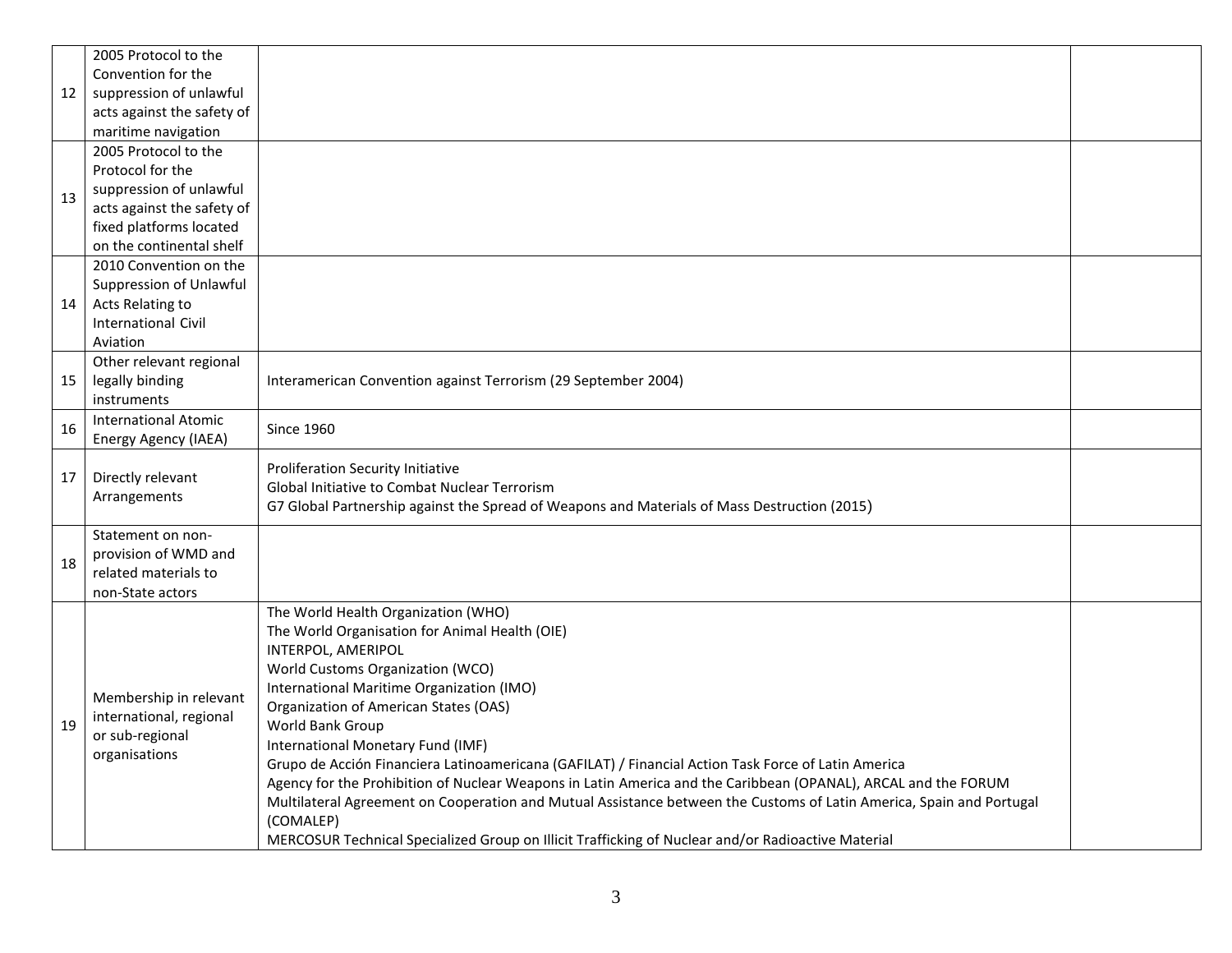#### **II. OP 2 - Nuclear Weapons (NW), Chemical Weapons (CW) and Biological Weapons (BW)**

|              | <b>National legislation which</b><br>prohibits persons or entities     | <b>National legal framework</b> |                                                     |                   |                                                                                                                                                                                                                                                                                                                                                                                                                                                                                                                                                                                                                                                                                                                                                                                                                                                                                                           |                             |                             |                     | <b>Enforcement and civil/criminal penalties</b>                                              |                |
|--------------|------------------------------------------------------------------------|---------------------------------|-----------------------------------------------------|-------------------|-----------------------------------------------------------------------------------------------------------------------------------------------------------------------------------------------------------------------------------------------------------------------------------------------------------------------------------------------------------------------------------------------------------------------------------------------------------------------------------------------------------------------------------------------------------------------------------------------------------------------------------------------------------------------------------------------------------------------------------------------------------------------------------------------------------------------------------------------------------------------------------------------------------|-----------------------------|-----------------------------|---------------------|----------------------------------------------------------------------------------------------|----------------|
|              | to engage in one of the<br>following activities and its<br>enforcement | N<br>W                          | $X$ /?<br>$\mathbf{c}$<br>$\boldsymbol{\mathsf{W}}$ | $\mathbf{B}$<br>W | Source document of national implementation<br>law                                                                                                                                                                                                                                                                                                                                                                                                                                                                                                                                                                                                                                                                                                                                                                                                                                                         | $\mathbf N$<br>$\mathsf{W}$ | $X$ /?<br>$\mathbf{c}$<br>W | $\overline{B}$<br>W | <b>Source document</b>                                                                       | <b>Remarks</b> |
| $\mathbf{1}$ | manufacture                                                            | X                               | X                                                   | $\mathsf{X}$      | NW:<br>Decree No. 797 of 20 June 1995 - Promulgation<br>of the NPT, Article 1<br>Decree No. 709 of 27 September 1974 -<br>Promulgation of the Treaty of Tlatelolco<br>Act No. 18.302 Title I, Article 1.<br>CW:<br>Supreme Decree No. 1.764 of 2 December<br>1996 - Promulgation of CWC, Article 1<br>Supreme Decree No. 364, of the Ministry of<br>Foreign Affairs, enacted on March 13, 1997,<br>regarding chemical weapons, designation of<br>the General Directorate of National<br>Mobilization as the National Authority in<br>compliance with the provisions of the CW<br>BW:<br>Decree No. 385 of 5 May 1980 - Promulgation<br>of BWC<br>Supreme Decree No. 176 of the Ministry of<br>National Defence, enacted on August 20, 2007,<br>regarding biological weapons, indicates the<br>General Directorate of National Mobilization as<br>the National Authority in matters related to<br>the BTWC | X                           |                             |                     | NW:<br>Act No. 18.302, Title 4, paragraph I, Articles 33<br>to 40 (administrative sanctions) |                |
| 2            | acquire                                                                | X                               | X                                                   | $\mathsf{X}$      | NW:<br>Decree No. 797 of 20 June 1995 - Promulgation<br>of the NPT<br>Decree No. 709 of 27 September 1974 -<br>Promulgation of the Treaty of Tlatelolco<br>Act No. 18.302 Title I, Article 1.                                                                                                                                                                                                                                                                                                                                                                                                                                                                                                                                                                                                                                                                                                             | X                           |                             |                     | NW:<br>Act No. 18.302, Title 4, paragraph I, Articles 33<br>to 40 (administrative sanctions) |                |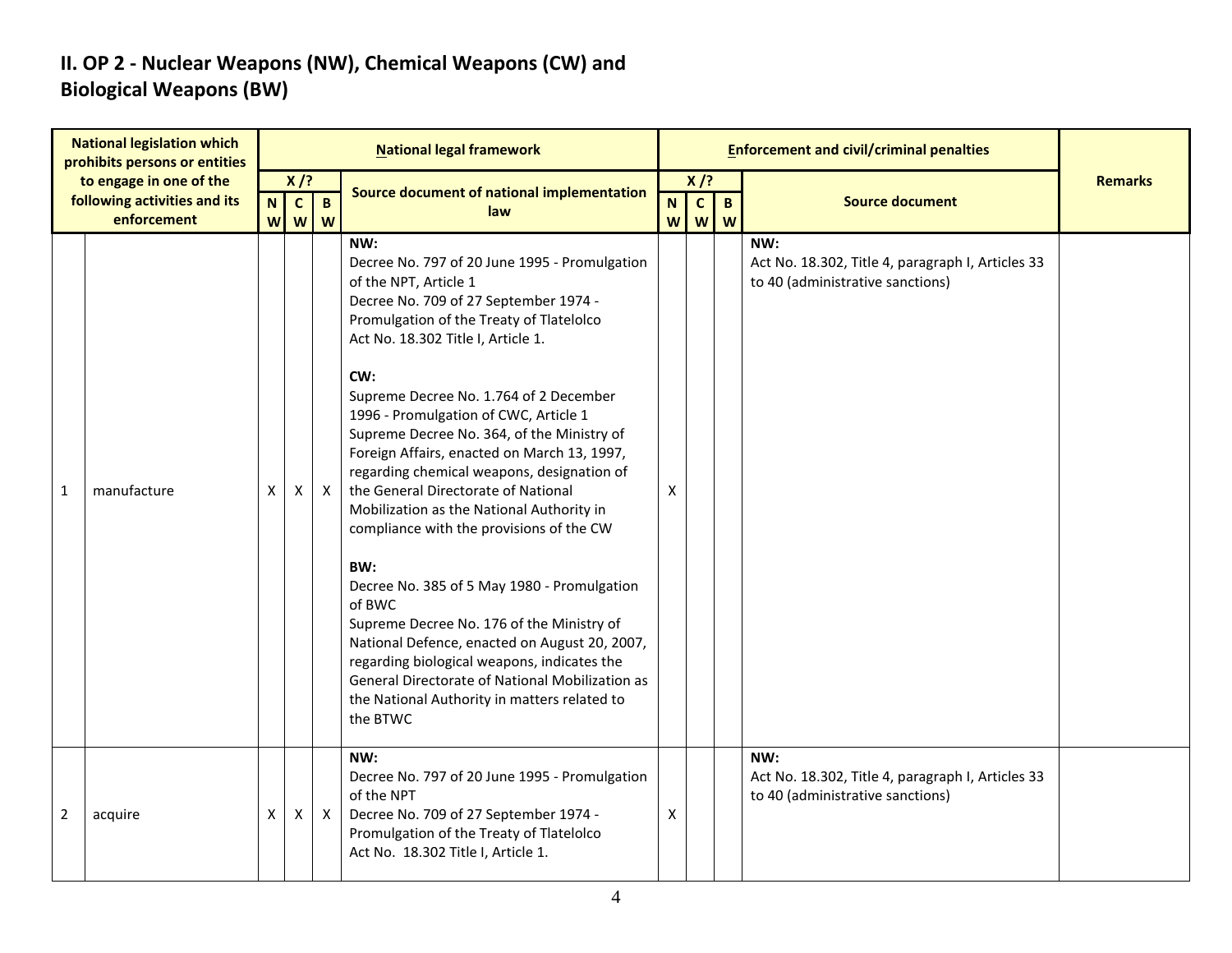|   |         |   |   |                  | CW:<br>Supreme Decree No. 1.764 of 2 December<br>1996 - Promulgation of CWC<br>Supreme Decree No. 364, of the Ministry of<br>Foreign Affairs, enacted on March 13, 1997,<br>regarding chemical weapons, designation of<br>the General Directorate of National<br>Mobilization as the National Authority in<br>compliance with the provisions of the CW<br>BW:<br>Decree No. 385 of 5 May 1980 - Promulgation<br>of BWC<br>Supreme Decree No. 176 of the Ministry of<br>National Defence, enacted on August 20, 2007,<br>regarding biological weapons, indicates the<br>General Directorate of National Mobilization as<br>the National Authority in matters related to<br>the BTWC                                          |   |   |   |                                                                                                                                                                                                                                                                                |  |
|---|---------|---|---|------------------|-----------------------------------------------------------------------------------------------------------------------------------------------------------------------------------------------------------------------------------------------------------------------------------------------------------------------------------------------------------------------------------------------------------------------------------------------------------------------------------------------------------------------------------------------------------------------------------------------------------------------------------------------------------------------------------------------------------------------------|---|---|---|--------------------------------------------------------------------------------------------------------------------------------------------------------------------------------------------------------------------------------------------------------------------------------|--|
| 3 | possess | Χ | X | $\boldsymbol{X}$ | NW/CW/BW:<br>Act No. 17.798 of 6 December 1977 on arms<br>control, Article 3: Prohibition of possession of<br>NW, CW and BW<br>NW:<br>Decree No. 709 of 27 September 1974 -<br>Promulgation of the Treaty of Tlatelolco,<br>according to Article 5 of the Political<br>Constitution<br>Act No. 17.798, Article 4<br>Act No. 18.302. Title I, Article 1<br>CW:<br>Supreme Decree No. 1.764 of 2 December<br>1996 - Promulgation of CWC, Article 1<br>Supreme Decree No. 364, of the Ministry of<br>Foreign Affairs, enacted on March 13, 1997,<br>regarding chemical weapons, designation of<br>the General Directorate of National<br>Mobilization as the National Authority in<br>compliance with the provisions of the CW | X | x | X | NW/CW/BW:<br>Act No. 17.798 of 6 December on arms control:<br>Articles 13 and 14: Penalties for possession of<br>NW, CW and BW<br>NW:<br>Act No. 18.302, Title 4, Paragraph I, Articles 33<br>to 40 (administrative sanctions)<br>Act No. 17.798, Article 9 (criminal penalty) |  |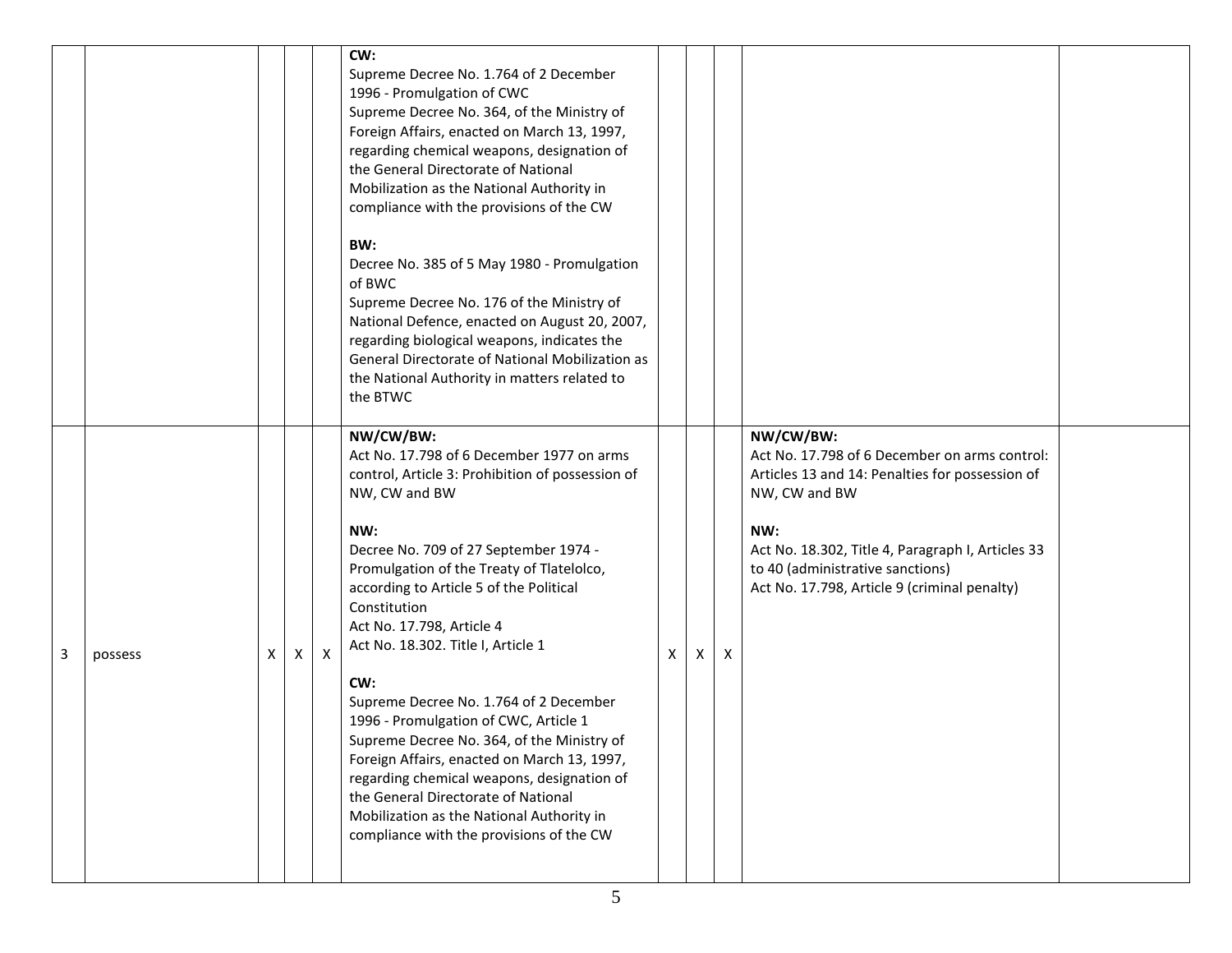|   |           |          |              |              | BW:<br>Decree No. 385 of 5 May 1980 - Promulgation<br>of BWC<br>Supreme Decree No. 176 of the Ministry of<br>National Defence, enacted on August 20, 2007,<br>regarding biological weapons, indicates the<br>General Directorate of National Mobilization as<br>the National Authority in matters related to<br>the BTWC                                                                                                                                                                                                                                                                                                                                                       |              |                                                                                             |  |
|---|-----------|----------|--------------|--------------|--------------------------------------------------------------------------------------------------------------------------------------------------------------------------------------------------------------------------------------------------------------------------------------------------------------------------------------------------------------------------------------------------------------------------------------------------------------------------------------------------------------------------------------------------------------------------------------------------------------------------------------------------------------------------------|--------------|---------------------------------------------------------------------------------------------|--|
| 4 | develop   |          | X            | $\mathsf{X}$ | CW:<br>Supreme Decree No. 1.764 of 2 December<br>1996 - Promulgation of CWC<br>Supreme Decree No. 364, of the Ministry of<br>Foreign Affairs, enacted on March 13, 1997,<br>regarding chemical weapons, designates the<br>General Directorate of National Mobilization as<br>the National Authority in compliance with the<br>provisions of the CW<br>BW:<br>Decree No. 385 of 5 May 1980 - Promulgation<br>of BWC<br>Supreme Decree No. 176 of the Ministry of<br>National Defence, enacted on August 20, 2007,<br>regarding biological weapons, indicates the<br>General Directorate of National Mobilization as<br>the National Authority in matters related to<br>the BTWC |              |                                                                                             |  |
| 5 | transport | х        |              |              | NW:<br>Act No. 18.302, Articles 1 and 4<br>Act No. 17.798, Article 4                                                                                                                                                                                                                                                                                                                                                                                                                                                                                                                                                                                                           | X            | NW:<br>Act No.18.302, Title 4, Paragraph I, Articles 33<br>to 40 (administrative sanctions) |  |
| 6 | transfer  | $\times$ | $\mathsf{X}$ | $\mathsf{X}$ | NW:<br>Act No.18.302. Art. 4<br>CW:<br>Supreme Decree No. 1.764 of 2 December<br>1996 - Promulgation of CWC<br>Supreme Decree No. 364, of the Ministry of<br>Foreign Affairs, enacted on March 13, 1997,<br>regarding chemical weapons, designates the<br>General Directorate of National Mobilization as                                                                                                                                                                                                                                                                                                                                                                      | $\mathsf{x}$ | NW:<br>Act No.18.302, Title 4, Paragraph I, Articles 33<br>to 40 (administrative sanctions) |  |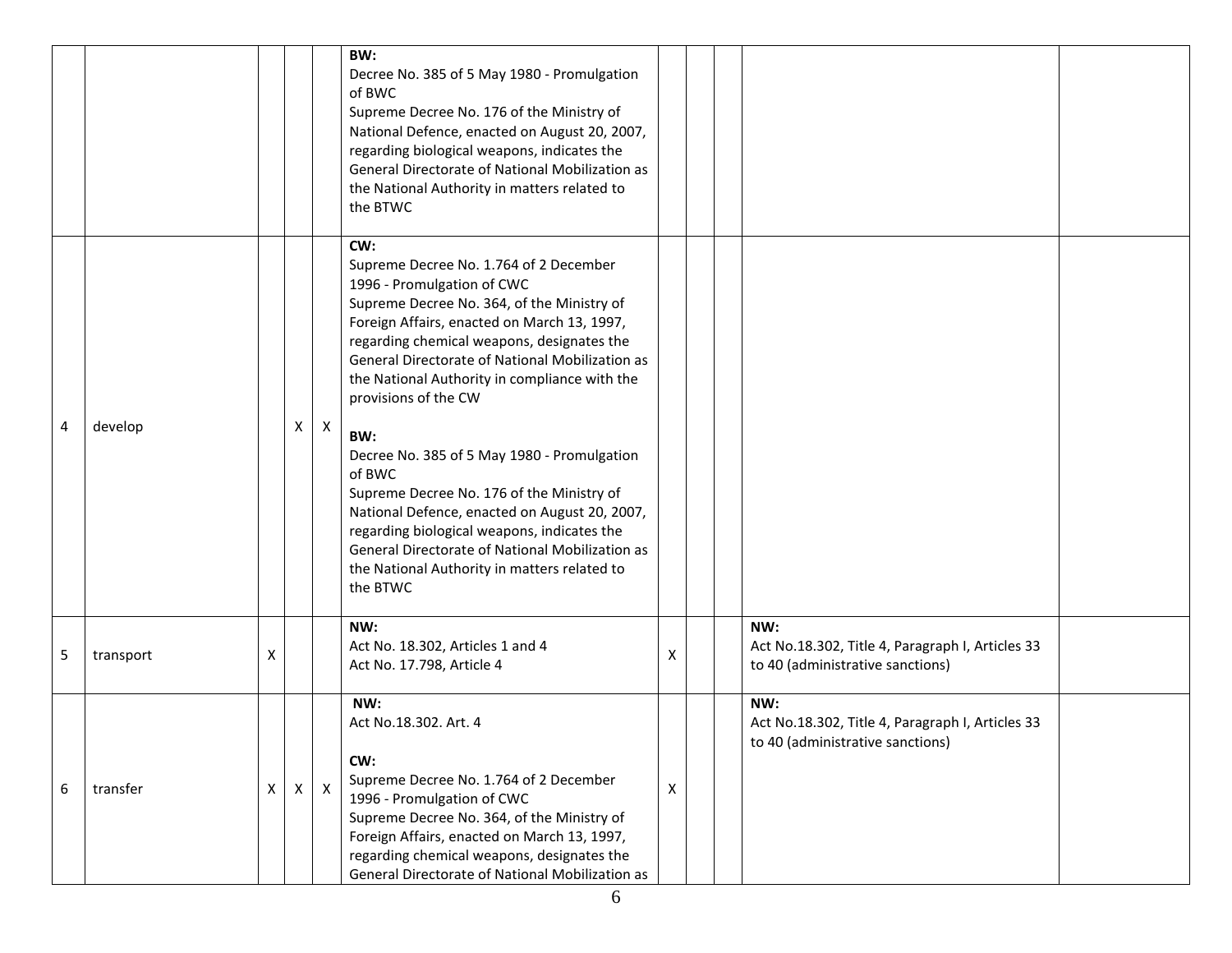|    |                                                                    |   |              |                           | the National Authority in compliance with the<br>provisions of the CW<br>BW:<br>Decree No. 385 of 5 May 1980 - Promulgation<br>of BWC<br>Supreme Decree No.176 of the Ministry of<br>National Defence, enacted on August 20, 2007,<br>regarding biological weapons, indicates the<br>General Directorate of National Mobilization as<br>the National Authority in matters related to<br>the BTWC |   |   |                           |                                                                                                                                                                                                                        |
|----|--------------------------------------------------------------------|---|--------------|---------------------------|--------------------------------------------------------------------------------------------------------------------------------------------------------------------------------------------------------------------------------------------------------------------------------------------------------------------------------------------------------------------------------------------------|---|---|---------------------------|------------------------------------------------------------------------------------------------------------------------------------------------------------------------------------------------------------------------|
| 7  | use                                                                | X | Χ            | $\mathsf{X}$              | NW/CW/BW:<br>Act No. 18.314 on determining terrorist acts<br>and their penalties, Article 2 (4)<br>CW/BW:<br>Decree No. 400 (1978) on Arms control, Article<br>14<br>NW:<br>Decree No. 709 of 27 September 1974 -                                                                                                                                                                                | X | Χ | Χ                         | NW/CW/BW:<br>Act No 18.314 on terrorist behaviour and<br>related penalties, Article 3<br>Act No 19.027 (amends Act No. 18.314), Article<br>3<br>Penal Code Art. 291<br>NW:<br>Act No. 18.302, Title IV, Article 47 and |
|    |                                                                    |   |              |                           | Promulgation of the Treaty of Tlatelolco<br>Act No. 18.302, Title IV, Article 47<br>CW:<br>Supreme Decree No. 1.764 of 2 December<br>1996 - Promulgation of CWC                                                                                                                                                                                                                                  |   |   |                           | Paragraph I, Articles 33 to 40 (administrative<br>sanctions)<br>BW:<br>Penal Code, Article 316                                                                                                                         |
| 8  | attempt to engage in<br>abovementioned<br>activities               | X | X            | $\boldsymbol{\mathsf{X}}$ | CW/BW:<br>Penal Code. Articles 7, 52, 53                                                                                                                                                                                                                                                                                                                                                         | Χ | X | $\mathsf{X}$              | CW/BW:<br>Penal Code. Articles 7, 52, 53                                                                                                                                                                               |
| 9  | participate as an<br>accomplice in<br>abovementioned<br>activities | X | $\mathsf{X}$ | X                         | NW/CW/BW:<br>Act No. 17.798, Article 8                                                                                                                                                                                                                                                                                                                                                           | X | X | $\boldsymbol{\mathsf{X}}$ | NW/CW/BW:<br>Act No.17.798, Article 8<br>Penal Code, Article 16                                                                                                                                                        |
| 10 | assist in<br>abovementioned<br>activities                          | X | X            | Χ                         | NW/CW/BW:<br>Act No. 17.798 on Arms control and related<br>materials, Article 8                                                                                                                                                                                                                                                                                                                  | X | X | X                         | NW/CW/BW:<br>Act No. 17.798 798 on Arms control and<br>related materials, Article 8                                                                                                                                    |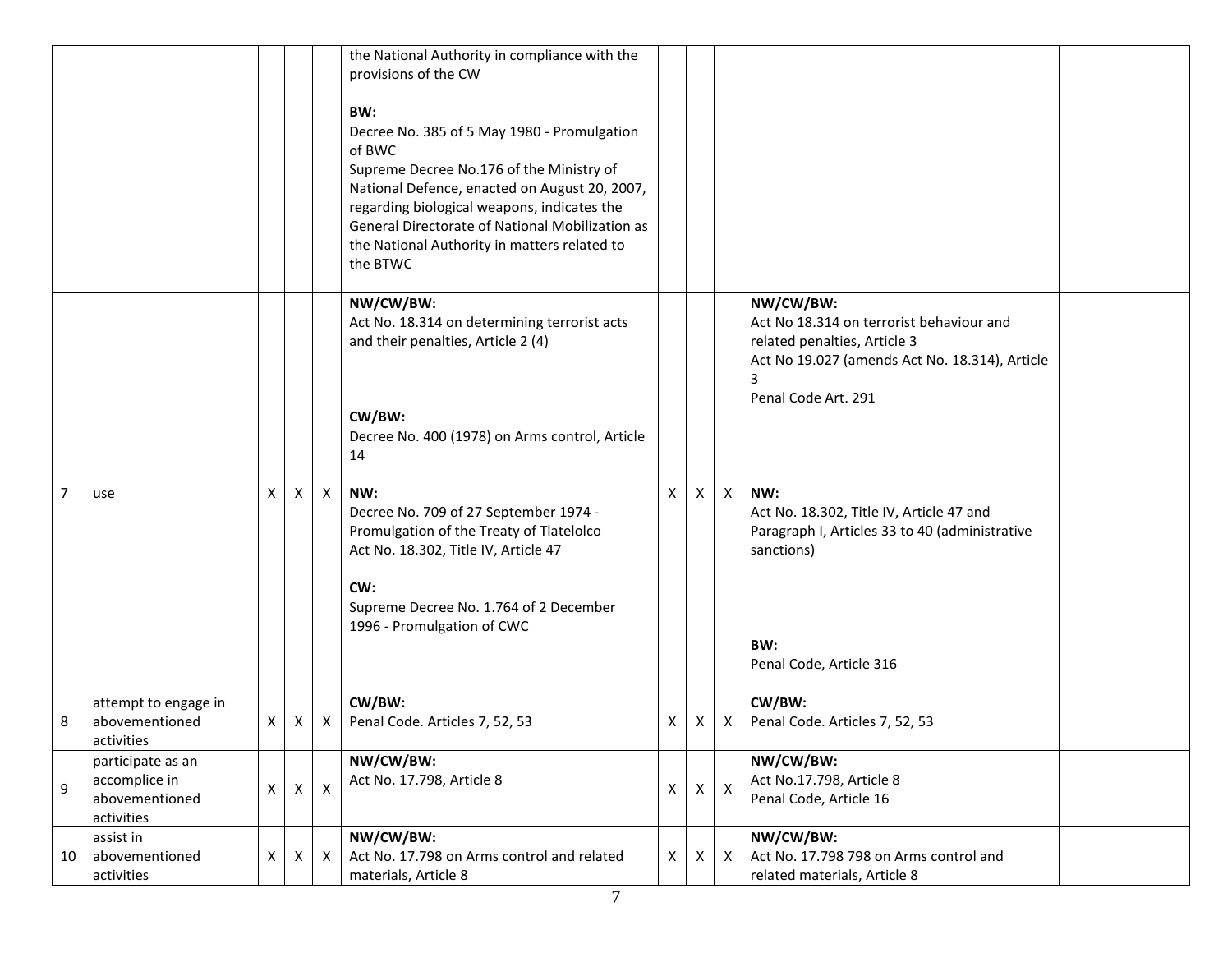|    |                                                                           |   |   |              |                                                                                                                                                                                                                                                                                                                                                                                                                                                                                                                                                                                                                                                                                 |   |                |              | Penal Code, Article 17                                                                                    |  |
|----|---------------------------------------------------------------------------|---|---|--------------|---------------------------------------------------------------------------------------------------------------------------------------------------------------------------------------------------------------------------------------------------------------------------------------------------------------------------------------------------------------------------------------------------------------------------------------------------------------------------------------------------------------------------------------------------------------------------------------------------------------------------------------------------------------------------------|---|----------------|--------------|-----------------------------------------------------------------------------------------------------------|--|
|    |                                                                           |   |   |              | CW:<br>Supreme Decree No. 1.764 of 2 December<br>1996: Promulgation of CWC, Article 1                                                                                                                                                                                                                                                                                                                                                                                                                                                                                                                                                                                           |   |                |              |                                                                                                           |  |
| 11 | finance<br>abovementioned<br>activities                                   | X | X | $\mathsf{X}$ | NW/CW/BW:<br>Act No. 19.913 (2003) on the Establishment of<br>the Financial Analysis Unit and modifying<br>diverse aspects of money laundering, as<br>amended by Act No. 20818 (2015)                                                                                                                                                                                                                                                                                                                                                                                                                                                                                           | X | $\mathsf{X}^-$ | $\mathbf{X}$ | NW/CW/BW:<br>Act No. 19.913 (2003) on Financial Analysis<br>Unit<br>Title II on infractions and sanctions |  |
| 12 | abovementioned<br>activities related to<br>means of delivery <sup>1</sup> |   | X | $\mathsf{X}$ | CW:<br>Supreme Decree No. 1.764 of 2 December<br>1996 - Promulgation of CWC<br>Supreme Decree No. 364, of the Ministry of<br>Foreign Affairs, enacted on March 13, 1997,<br>regarding chemical weapons, designates the<br>General Directorate of National Mobilization as<br>the National Authority in compliance with the<br>provisions of the CW<br>BW:<br>Decree No. 385 of 5 May 1980 - Promulgation<br>of BWC<br>Supreme Decree. No. 176 of the Ministry of<br>National Defense, enacted on August 20, 2007,<br>regarding biological weapons, indicates the<br>General Directorate of National Mobilization as<br>the National Authority in matters related to<br>the BTWC |   |                |              |                                                                                                           |  |

1. Means of delivery: missiles, rockets and other unmanned systems capable of delivering nuclear, chemical, or biological weapons that are specially designed for such use.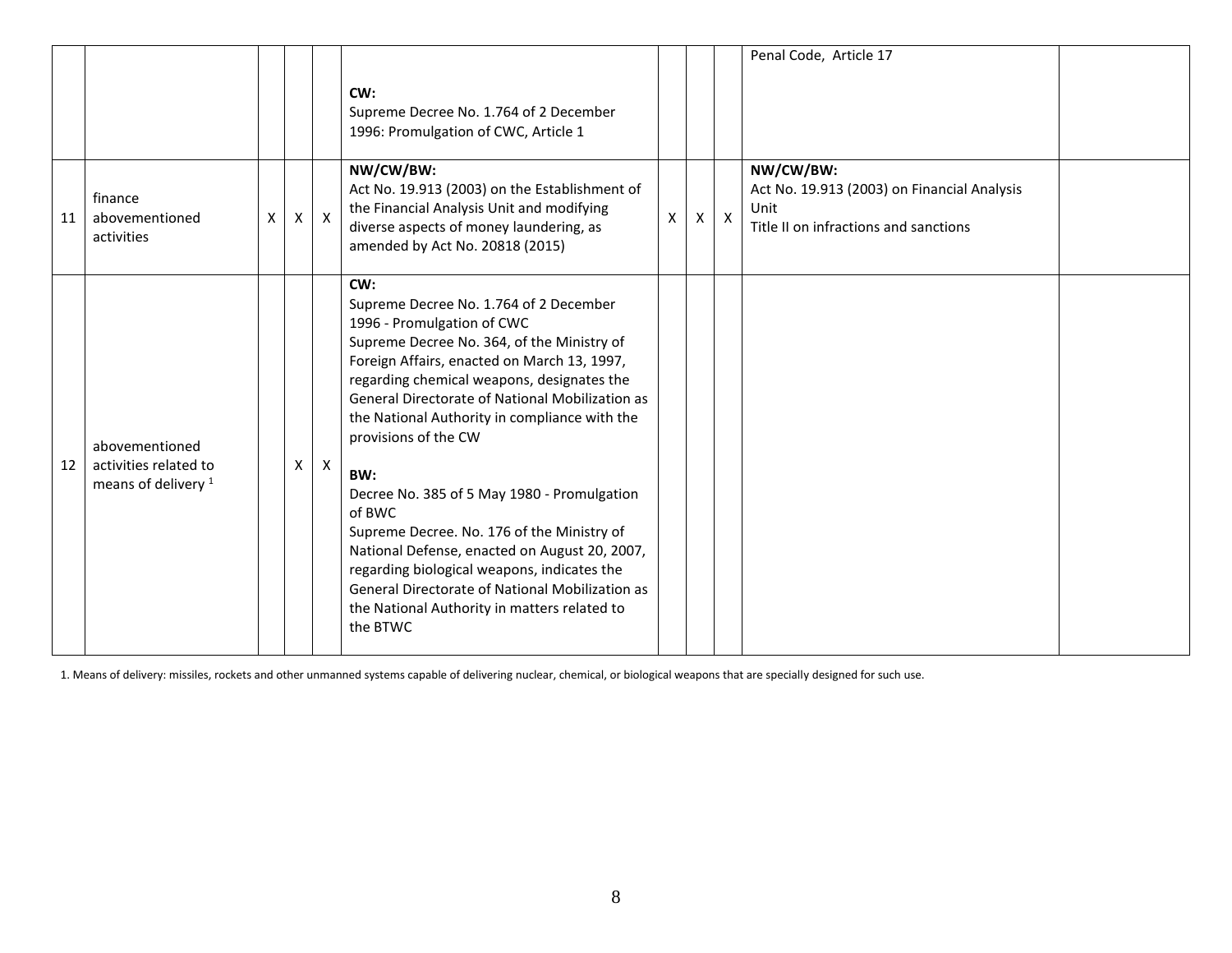#### **III. OP 3 (a) and (b) - Account for/Secure/Physically protect NW, CW and BW, including Related Materials <sup>2</sup>**

|              | <b>Measures to establish</b><br>domestic controls to prevent                                                  |                  |                             |                  | National legal and/or regulatory framework                                                                                                                                                                                                                                                                                                                                                                                                                                                                                                                                                                                                                                                                                                                                                                                                                                                                                                                                                                                                                                                                       |                  |                            |         | <b>Enforcement and civil/criminal penalties</b>                                                                                                                                                                                                             |                |
|--------------|---------------------------------------------------------------------------------------------------------------|------------------|-----------------------------|------------------|------------------------------------------------------------------------------------------------------------------------------------------------------------------------------------------------------------------------------------------------------------------------------------------------------------------------------------------------------------------------------------------------------------------------------------------------------------------------------------------------------------------------------------------------------------------------------------------------------------------------------------------------------------------------------------------------------------------------------------------------------------------------------------------------------------------------------------------------------------------------------------------------------------------------------------------------------------------------------------------------------------------------------------------------------------------------------------------------------------------|------------------|----------------------------|---------|-------------------------------------------------------------------------------------------------------------------------------------------------------------------------------------------------------------------------------------------------------------|----------------|
|              | the proliferation of NW, CW,<br><b>BW, and their means of</b><br>delivery; controls over<br>related materials | $\mathbf N$<br>W | $X$ /?<br>$\mathbf{C}$<br>W | $\mathbf B$<br>W | <b>Source document</b>                                                                                                                                                                                                                                                                                                                                                                                                                                                                                                                                                                                                                                                                                                                                                                                                                                                                                                                                                                                                                                                                                           | $\mathbf N$<br>W | $X$ /?<br>$\mathbf c$<br>W | B.<br>W | <b>Source document</b>                                                                                                                                                                                                                                      | <b>Remarks</b> |
| $\mathbf{1}$ | Measures to account for<br>production                                                                         | X                | X                           | $\boldsymbol{X}$ | NW/CW/BW:<br>Decree No. 725. Sanitary Code. Article 90 (toxic<br>substances and dangerous goods, radioactive<br>substances may represent a risk to health or<br>safety of humans and animals)<br>NW:<br>INFCIRC/476 Comprehensive Safeguards<br>Agreement (5 April 1995) and Additional<br>Protocol (3 November 2003) on agreement<br>between IAEA and Chile on safeguards<br>Decree No. 323 (1974) Chilean Commission of<br>Nuclear Energy licensing rules<br>Decree No 725. Sanitary Code, Article 86 on<br>authorization for production of radioactive<br>materials by the Health Service<br>Act No. 18.302 (1984) on nuclear safety<br>Act No. 16.319 on the creation of the Chilean<br>Commission of Nuclear Energy and its<br>capacities. Article 3.<br>CW:<br>Supreme Decree No. 1.764 of 2 December<br>1996 - Promulgation of CWC<br>Supreme Decree No. 364, of the Ministry of<br>Foreign Affairs, enacted on March 13, 1997,<br>regarding chemical weapons, designates the<br>General Directorate of National Mobilization as<br>the National Authority in compliance with the<br>provisions of the CW | X                |                            |         | NW:<br>Decree No. 725 on the Sanitary Code. Article 155<br>(inspections) and Book X Title III (sanctions)<br>Decree No. 133 (1984) Licensing rules of the<br>Chilean Commission of Nuclear Energy, Article<br>23<br>Act No. 18.302, Article 43 on sanctions |                |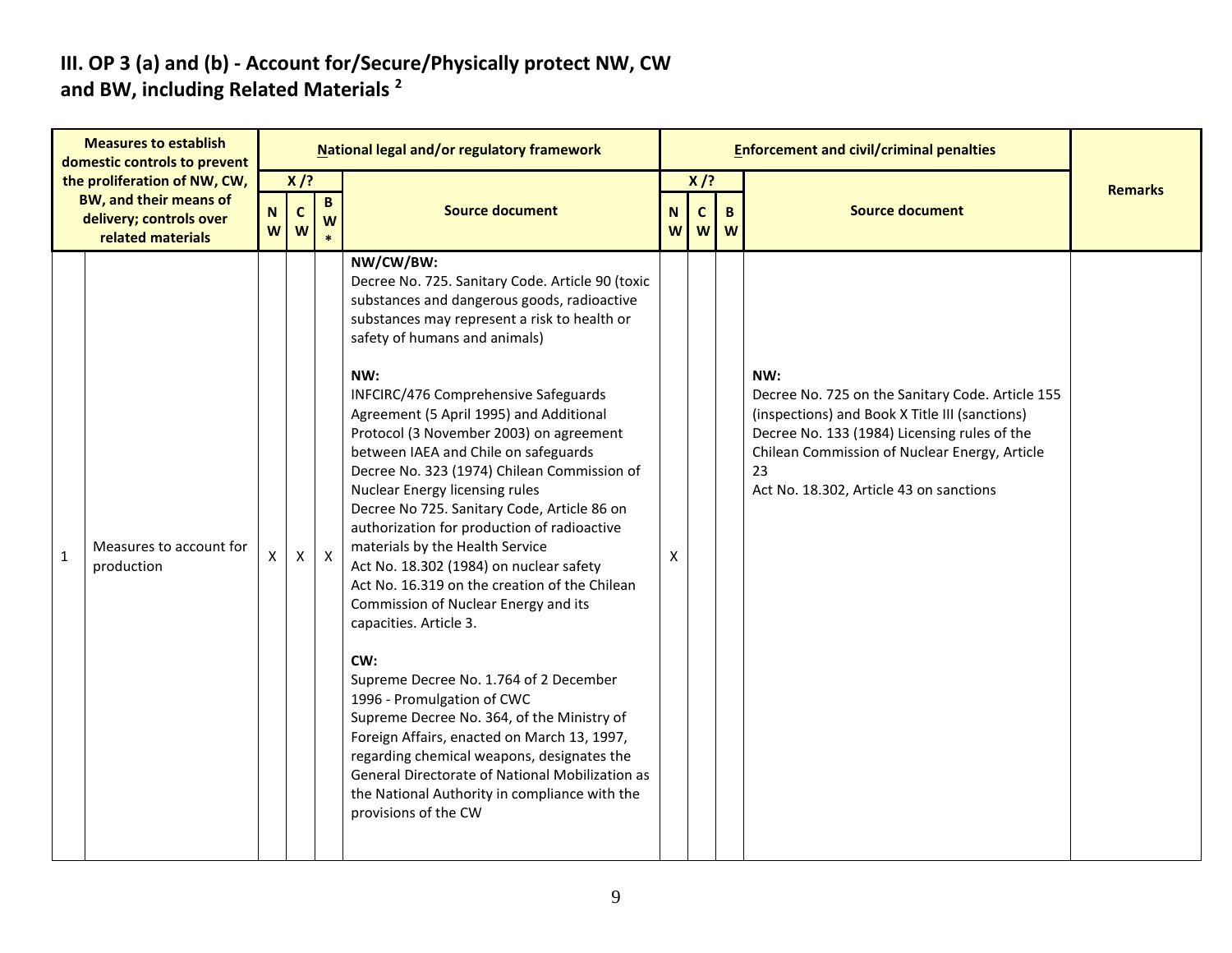| $\overline{2}$ | Measures to account for<br>use     | X | X            | X                         | NW/CW/BW:<br>Decree No. 725 on Sanitary Code, Article 90<br>NW:<br>INFCIRC/476 Comprehensive Safeguards<br>Agreement (5 April 1995) and<br>INFCIRC/476/Add.1 Additional Protocol (3<br>November 2003) on agreement between IAEA<br>and Chile on safeguards<br>Decree No. 323 (1974). Chilean Commission of<br><b>Nuclear Energy licensing rules</b><br>and authorizations for radioactive equipment<br>installations or generating ionizing radiations<br>Act No. 18.302 (1984) on nuclear safety<br>Decree No. 725. Sanitary Code art. 86 on<br>authorization for use of radioactive materials<br>by the Health Service<br>CW:<br>Supreme Decree No. 1.764 of 2 December<br>1996 - Promulgation of CWC<br>Supreme Decree No. 364, of the Ministry of<br>Foreign Affairs, promulgated on March 13,<br>1997, regarding chemical weapons, designates<br>the General Directorate of National<br>Mobilization as the National Authority in | х | NW:<br>Decree No. 725 on the Sanitary Code. Article 155<br>(inspections) and Book X Title III (sanctions)<br>Decree No. 323 (1974) Licensing rules of the<br><b>Chilean Commission of Nuclear Energy</b><br>Decree No. 133 (1984) Rules for the<br>Authorization of Radioactive Installations or<br>equipment generating ionizing radiations<br>Act No. 18.302, Articles 33 and 45 on sanctions |  |
|----------------|------------------------------------|---|--------------|---------------------------|----------------------------------------------------------------------------------------------------------------------------------------------------------------------------------------------------------------------------------------------------------------------------------------------------------------------------------------------------------------------------------------------------------------------------------------------------------------------------------------------------------------------------------------------------------------------------------------------------------------------------------------------------------------------------------------------------------------------------------------------------------------------------------------------------------------------------------------------------------------------------------------------------------------------------------------|---|-------------------------------------------------------------------------------------------------------------------------------------------------------------------------------------------------------------------------------------------------------------------------------------------------------------------------------------------------------------------------------------------------|--|
| 3              | Measures to account for<br>storage | X | $\mathsf{X}$ | $\boldsymbol{\mathsf{x}}$ | compliance with the provisions of the CW<br>NW/CW/BW:<br>Decree No. 725 on Sanitary Code, Article 90<br>Decree No. 618 (1970) on handling hazardous<br>materials in ports, Article 7<br>NW:<br><b>INFCIRC/476 Comprehensive Safeguards</b><br>Agreement (5 April 1995) and<br>INFCIRC/476/Add.1 Additional Protocol (3<br>November 2003) on agreement between IAEA<br>and Chile on safeguards<br>Decree No. 323 (1974) Chilean Commission of<br><b>Nuclear Energy licensing rules</b><br>Decree No. 725. Sanitary Code, Article 86 on<br>authorization for storage of radioactive<br>materials by the Health Service                                                                                                                                                                                                                                                                                                                   | х | NW:<br>Decree No. 725 on Sanitary Code, Article 155<br>(inspections) and Book X Title III (sanctions)<br>Decree 618 (1970) on handling hazardous<br>materials in ports, Article 10<br>Decree No. 133 (1984) on rules for the<br>Authorization of Radioactive Installations or<br>equipment generating ionizing radiations, Article<br>23<br>Act No. 18.302. Title IV on sanctions as amended    |  |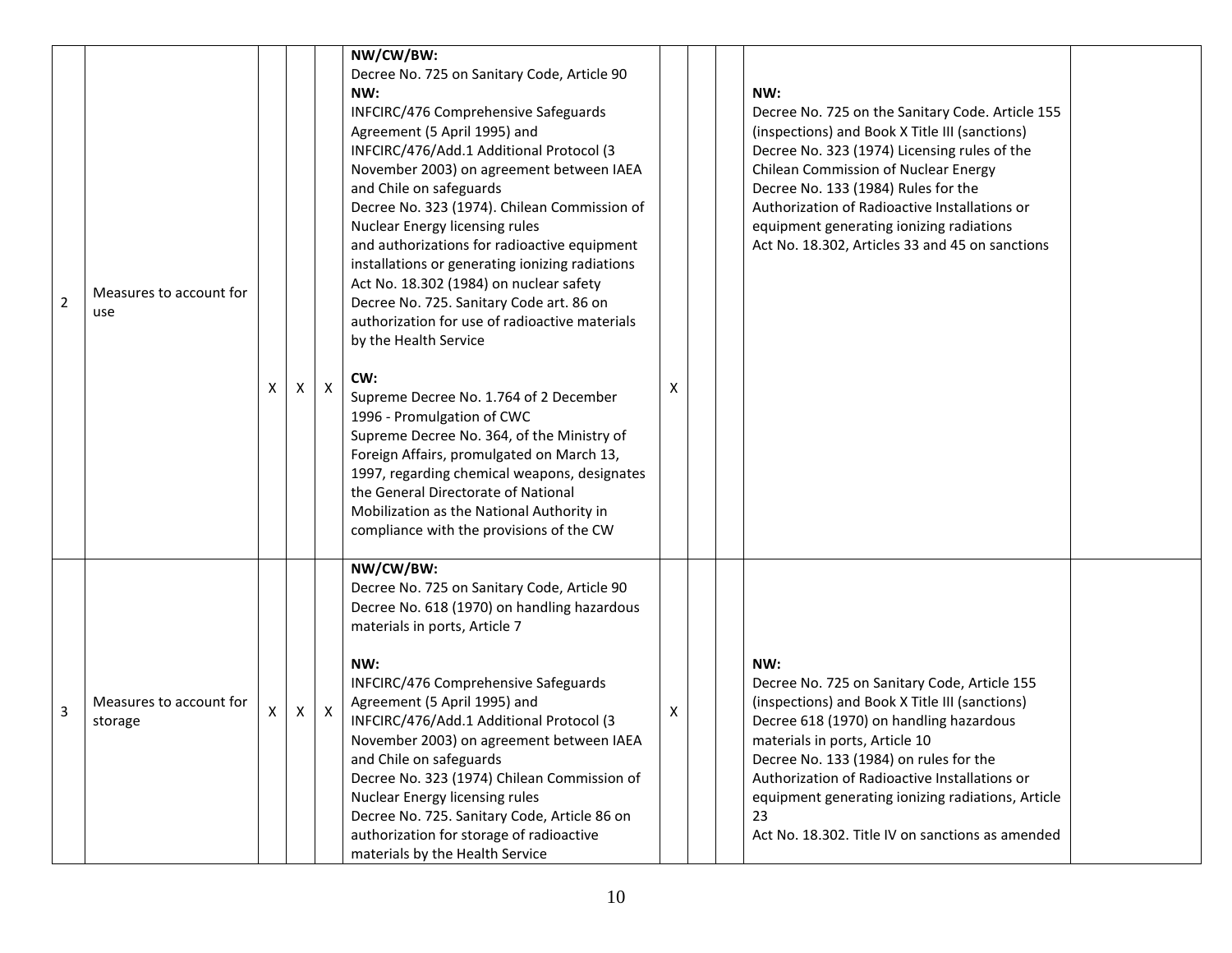|   |                                      |   |              |              | and authorizations for radioactive equipment<br>installations or generating ionizing radiations,<br>Article 21<br>Act No. 18.302 (1984) on nuclear safety, Article<br>4<br>CW:<br>Supreme Decree No. 1.764 of 2 December<br>1996 - Promulgation of CWC<br>Supreme Decree No. 364, of the Ministry of<br>Foreign Affairs, enacted on March 13, 1997,<br>regarding chemical weapons, designates the<br>General Directorate of National Mobilization as<br>the National Authority in compliance with the<br>provisions of the CW                            |   |                                                                                                                                                                                                    |  |
|---|--------------------------------------|---|--------------|--------------|----------------------------------------------------------------------------------------------------------------------------------------------------------------------------------------------------------------------------------------------------------------------------------------------------------------------------------------------------------------------------------------------------------------------------------------------------------------------------------------------------------------------------------------------------------|---|----------------------------------------------------------------------------------------------------------------------------------------------------------------------------------------------------|--|
| 4 | Measures to account for<br>transport | X | $\mathsf{X}$ | $\mathsf{X}$ | NW/CW/BW:<br>Decree No. 725 on Sanitary Code. Art. 90<br>Decree No. 298 (1994) - Transport Regulations<br>(safety)<br>NW:<br>Decree No. 12 on rules for the Safe transport<br>of radioactive materials, Article 1<br>Nuclear Security Act No. 18.302 of 16 April<br>1984, Article 16<br>Decree No. 725. Sanitary Code. Art. 86 on<br>authorization for transport of radioactive<br>materials by the Health Service<br>Decree No. 12 on rules for the Safe transport<br>of radioactive materials, Article 82<br>Act No. 18.302 (1984), Articles 4, 10, 16 | X | NW:<br>Decree No. 725 on the Sanitary Code, Article 155<br>(inspections) and Book X Title III (sanctions)<br>Act No. 18.302. Title 4, Paragraph I, Articles 33<br>to 40 (administrative sanctions) |  |
| 5 | Measures to secure<br>production     | Χ |              |              | NW:<br>Act No.18.302 (1984) on nuclear safety, Article<br>8                                                                                                                                                                                                                                                                                                                                                                                                                                                                                              | Х | NW:<br>Act No.18.302 (1984) on nuclear safety Title IV:<br>Infringement and Sanctions, Articles 33 to 48; Title<br>V on Civil Liability, Articles 49 to 66                                         |  |
| 6 | Measures to secure use               | X |              |              | NW:<br>Nuclear Security Act No. 18, 302 of 16 April<br>1984 as amended, Article 8                                                                                                                                                                                                                                                                                                                                                                                                                                                                        | X | NW:<br>Nuclear Security Act No. 18, 302 of 16 April 1984 as<br>amended. Title IV: Infringement and Sanctions,<br>Articles 33 to 48; Title V on Civil Liability, Articles 49<br>to 66               |  |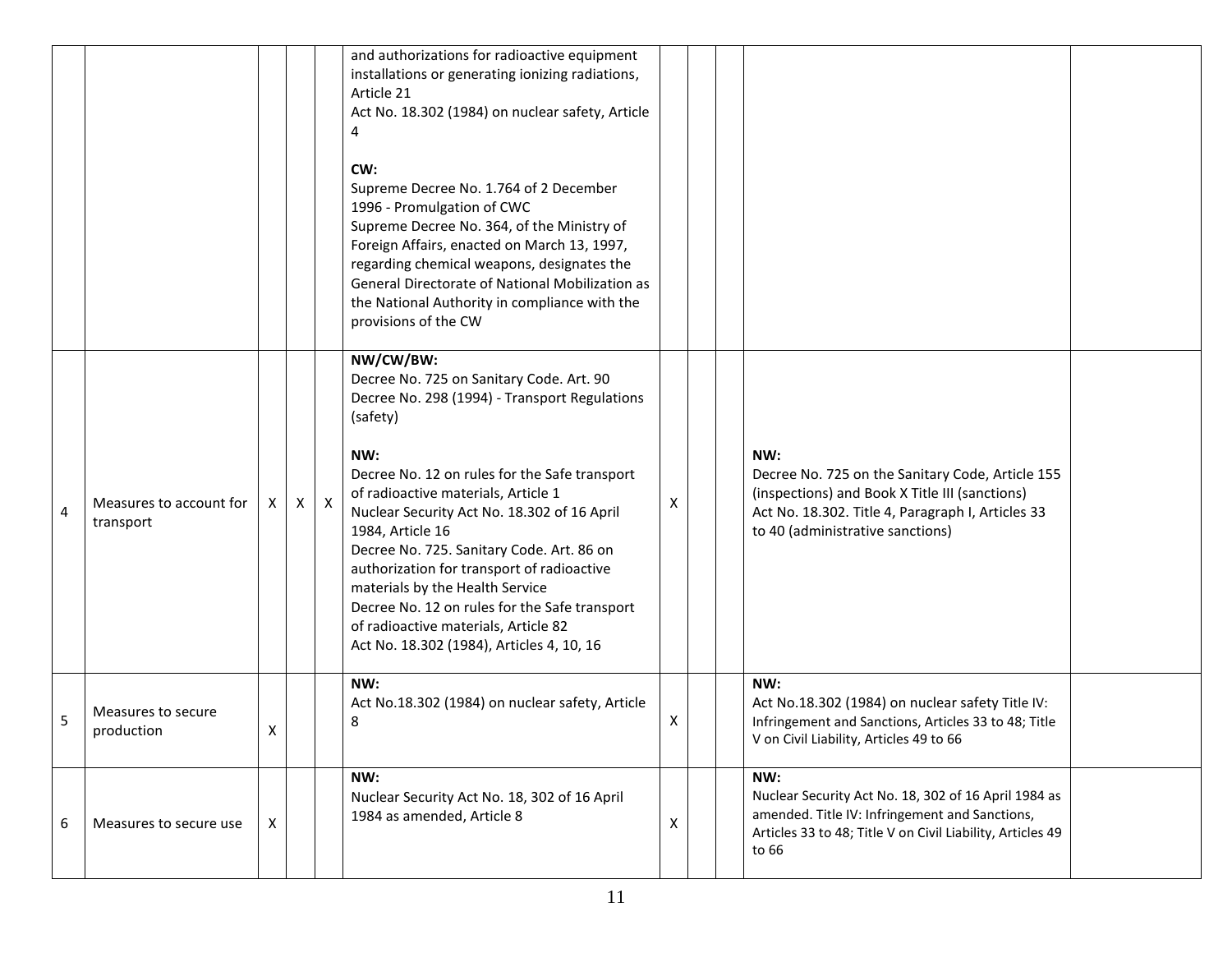| $\overline{7}$ | Measures to secure<br>storage   | X |              |              | NW:<br>Act No. 18.302 (1984) on nuclear safety, Article<br>8                                                                                                                                                                                                                                                                                                                                                                                                                                                                                                                                                                                                                                                                                                                                                                                                                                                                                | X | NW:<br>Act No.18.302 (1984) on nuclear safety Title IV<br>on Infringement and Sanctions, Articles 33 to 48;<br>Title V on Civil Liability, Articles 49 to 66                         |  |
|----------------|---------------------------------|---|--------------|--------------|---------------------------------------------------------------------------------------------------------------------------------------------------------------------------------------------------------------------------------------------------------------------------------------------------------------------------------------------------------------------------------------------------------------------------------------------------------------------------------------------------------------------------------------------------------------------------------------------------------------------------------------------------------------------------------------------------------------------------------------------------------------------------------------------------------------------------------------------------------------------------------------------------------------------------------------------|---|--------------------------------------------------------------------------------------------------------------------------------------------------------------------------------------|--|
| 8              | Measures to secure<br>transport | X |              |              | NW:<br>Nuclear Security Act No. 18.302 of 16 April<br>1984 as amended, Article 10<br>Decree No. 12 on rules for the Safe transport<br>of radioactive materials, Article 97                                                                                                                                                                                                                                                                                                                                                                                                                                                                                                                                                                                                                                                                                                                                                                  | X | NW:<br>Act No.18.302 (1984) on nuclear safety Title IV<br>on Infringement and Sanctions, Articles 33 to 48;<br>Title V on Civil Liability, Articles 49 to 66                         |  |
| 9              | Physical protection<br>measures | X | $\mathsf{x}$ | $\mathsf{X}$ | NW/CW/BW:<br>Decree No. 618 (1970) on Safety Regulations<br>Dangerous Goods in Port facilities (dangerous<br>goods/ port facilities). Art. 6<br>Supreme Decree No. 777 (1978), approving the<br>Regulations of the Republic as the International<br>Maritime Dangerous Goods Code (IMDG Code),<br>the International Maritime Organization (IMO)<br>(radioactive material/maritime transport)<br>NW:<br>Supreme Decree No. 87 (1984)<br>Nuclear Security Act No. 18.302 of 16 April<br>1984 as amended, Article 12<br>Decree No. 133 (1984). Licensing rules of the<br>Chilean Commission of Nuclear Energy<br>Decree No 132 of 08 February 2017<br>Amendment to the Convention on Physical<br>Protection of Nuclear Material, Article 1A,<br>Effective physical protection of nuclear<br>materials and nuclear facilities used for<br>peaceful purposes; prevent and combat crimes<br>related to such materials and facilities<br>worldwide | X | NW:<br>Nuclear Security Act No.18.302 of 16 April 1984 as<br>amended. Title IV on Infringement and Sanctions,<br>Articles 33 to 48; Title V on Civil Liability, Articles 49<br>to 66 |  |
| 10             | <b>Personnel Reliability</b>    |   |              |              |                                                                                                                                                                                                                                                                                                                                                                                                                                                                                                                                                                                                                                                                                                                                                                                                                                                                                                                                             |   |                                                                                                                                                                                      |  |

2. Related materials: materials, equipment and technology covered by relevant multilateral treaties and arrangements, or included on national control lists, which could be used for the design, development, production or use of nuclear, chemical and biological weapons and their means of delivery.

\* Information required in this section may also be available in the State's Confidence Building Measures report, if submitted to the BWC Implementation Support Unit (online at: [http://www.unog.ch/80256EE600585943/\(httpPages\)/4FA4DA37A55C7966C12575780055D9E8?OpenDocument\)](http://www.unog.ch/80256EE600585943/(httpPages)/4FA4DA37A55C7966C12575780055D9E8?OpenDocument)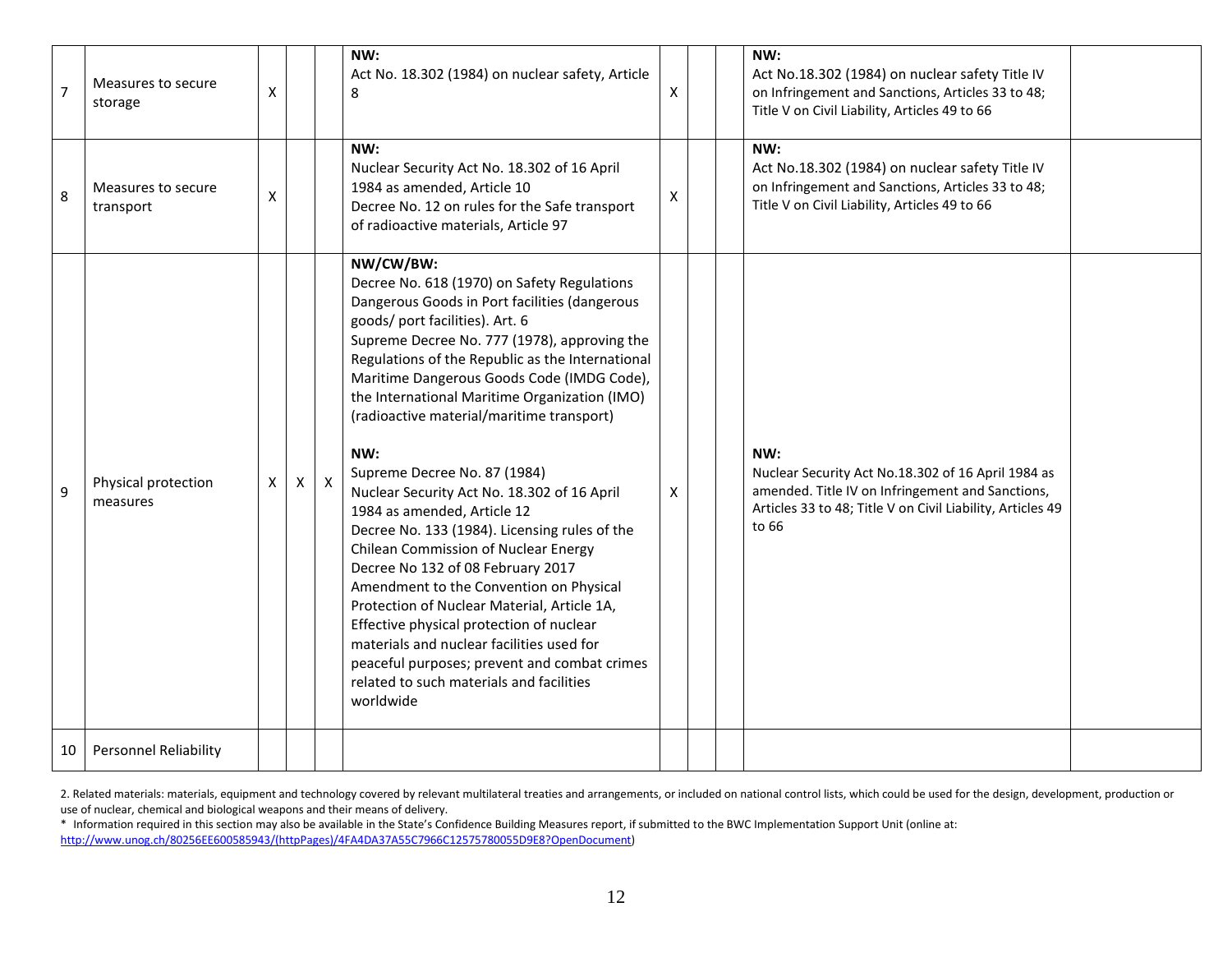#### **IV. OP 3 (a) and (b) - Account for/Secure/Physically protect NW including Related Materials (NW specific)**

| <b>Measures to establish</b><br>domestic controls to prevent<br>the proliferation of NW, and<br>their means of delivery;<br>controls over related<br>materials |                                                                                                                                                                   | <b>Source document</b>                                                                                                                                                                                                                                                                                                                      |  |  |  |  |  |
|----------------------------------------------------------------------------------------------------------------------------------------------------------------|-------------------------------------------------------------------------------------------------------------------------------------------------------------------|---------------------------------------------------------------------------------------------------------------------------------------------------------------------------------------------------------------------------------------------------------------------------------------------------------------------------------------------|--|--|--|--|--|
| 1                                                                                                                                                              | National regulatory<br>authority                                                                                                                                  | Nuclear Energy Commission and Ministry of Energy - Nuclear Security Act No.18.302 of 16 April 1984 as amended, Article 2<br>amended by Act No. 19825, Article 9<br>Act No. 20.402 of 3 December 2009 on the creation of the Ministry of Energy                                                                                              |  |  |  |  |  |
| 2                                                                                                                                                              | Licensing of nuclear<br>installations/entities/<br>use of materials                                                                                               | Act No. 18.302 on Nuclear Safety and Security (1984), Articles 3 and 13 to 16<br>Decree No. 323 (1974) Licensing rules of the Chilean Commission of Nuclear Energy, Article 4<br>Decree No. 133 (1984) Rules for the Authorization of Radioactive Installations or equipment generating ionizing radiations<br>Supreme Decree No. 87 (1984) |  |  |  |  |  |
| 3                                                                                                                                                              | <b>IAEA Safeguards</b><br>Agreements                                                                                                                              | Comprehensive Safeguards Agreement in force April 1995<br>Additional Protocol in force November 2003<br>CCHEN has implemented measures for: i) the accountancy and control of nuclear materials on nuclear facilities and ii)<br>applied of Additional Protocol                                                                             |  |  |  |  |  |
| 4                                                                                                                                                              | IAEA Code of Conduct<br>on Safety and Security<br>of Radioactive Sources                                                                                          | <b>Expressed support</b><br>Publication of Circular No. 02/13: Updates norm on import, export and transfer of radioactive materials or radioactive<br>substances and ionizing radiation generating equipment                                                                                                                                |  |  |  |  |  |
| 5                                                                                                                                                              | Supplementary<br>Guidance on the Import<br>and Export of<br>Radioactive Sources of<br>the Code of Conduct on<br>the Safety and Security<br>of Radioactive Sources | Expressed support: 2004                                                                                                                                                                                                                                                                                                                     |  |  |  |  |  |
| 6                                                                                                                                                              | IAEA Incident and<br><b>Trafficking Database</b>                                                                                                                  | Participates<br>"Measures Against Illicit Trafficking in Nuclear Materials and Other Radioactive Sources" (GOV/2773/Add.1), March 1995<br>The IAEA invited States to indicate their interest in participating in the programme (N4.11.42. Circ, dated 2 August 1995).                                                                       |  |  |  |  |  |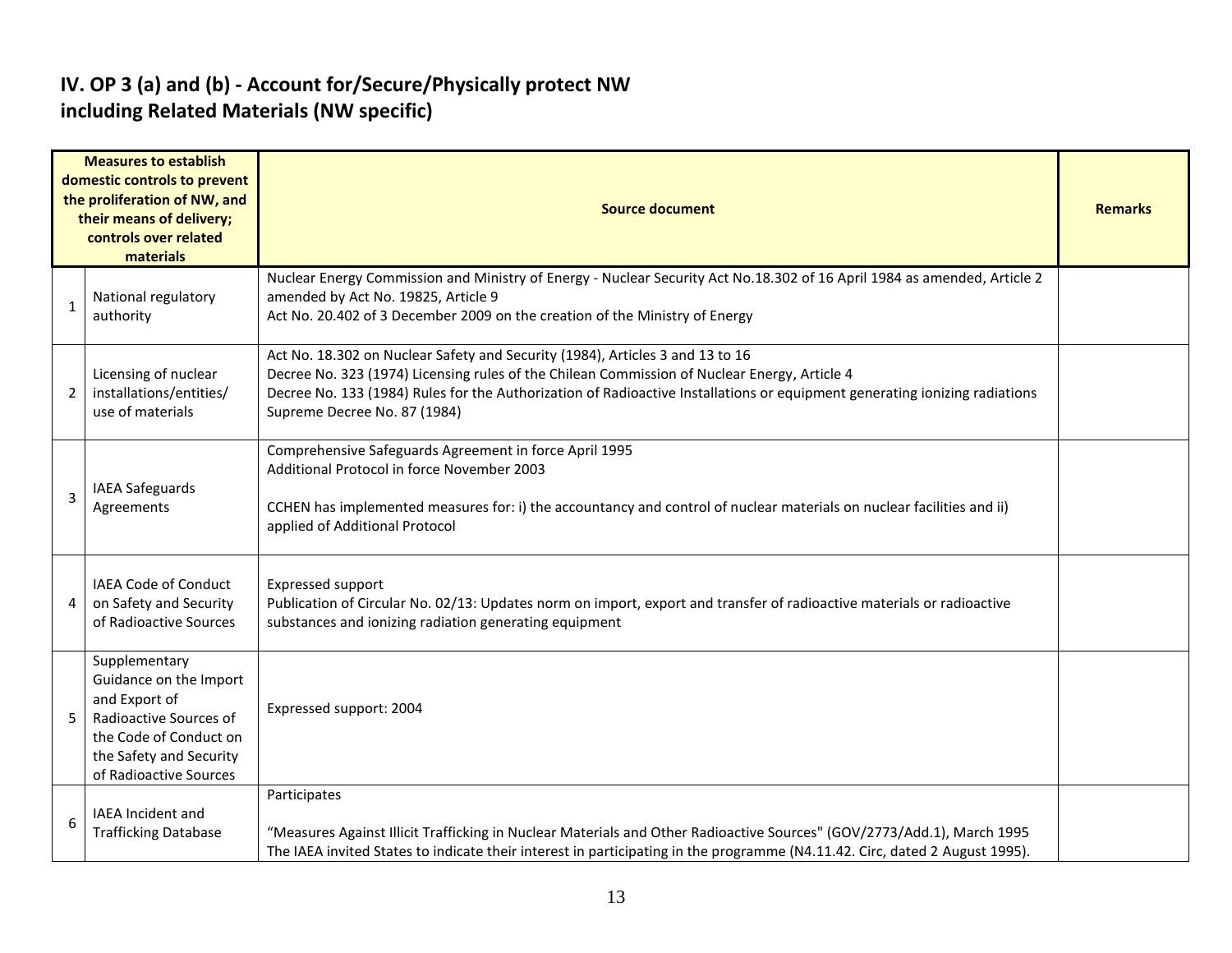|              |                                                                                                                                                | Chile regularly reports nuclear security incidents and events to the ITDB. CCHEN is the entity in charge of loading the<br>reports of illicit traffic through the officially designated point of contact Mr. Eugenio Finschi.                                                                                                                                                                                                                                                                                                                                                                                                                                                                                          |  |
|--------------|------------------------------------------------------------------------------------------------------------------------------------------------|------------------------------------------------------------------------------------------------------------------------------------------------------------------------------------------------------------------------------------------------------------------------------------------------------------------------------------------------------------------------------------------------------------------------------------------------------------------------------------------------------------------------------------------------------------------------------------------------------------------------------------------------------------------------------------------------------------------------|--|
|              | <b>Integrated Nuclear</b><br>Security Support Plan<br>(INSSP) / International<br><b>Physical Protection</b><br><b>Advisory Service (IPPAS)</b> | Integrated Nuclear Security Support Plan (INSSP) approved<br>INSSP update meeting held in Santiago, 8-11 October 2018<br>IPPAS: Last mission in Chile from 2 to 12 December 2003                                                                                                                                                                                                                                                                                                                                                                                                                                                                                                                                       |  |
| 8            | Applying the physical<br>protection<br>recommendations in<br>INFCIRC/225/Rev.5                                                                 | Supreme Decree No. 87 (1984)<br>Physical Protection Regulations for nuclear facilities and materials                                                                                                                                                                                                                                                                                                                                                                                                                                                                                                                                                                                                                   |  |
| $\mathbf{q}$ | <b>Other Agreements</b><br>related to IAEA                                                                                                     | Convention on Early Notification of a Nuclear Accident<br>Convention on Assistance in the Case of a Nuclear Accident or Radiological Emergency<br>Joint Protocol Relating to the Application of the Vienna Convention and the Paris Convention<br>Convention on Nuclear Safety<br>Joint Convention on the Safety of Spent Fuel Management and on the Safety of Radioactive Waste Management<br>Co-operation Agreement for the Promotion of Nuclear Science and Technology in Latin America and the Caribbean (ARCAL)<br>Application of safeguards in Relation to the Treaty for the Proscription of Nuclear Weapons in Latin America and the<br>Caribbean (Treaty of Tlatelolco). IAEA, additional Decree No. 17, 2004 |  |
| 10           | National legislation and<br>regulations related to<br>nuclear material<br>including CPPNM                                                      | Decree No. 1121 (1994) - Convention on Physical Protection of Nuclear Material<br>Decree No. 132 (2017) - 2005 Amendment to the CPPNM                                                                                                                                                                                                                                                                                                                                                                                                                                                                                                                                                                                  |  |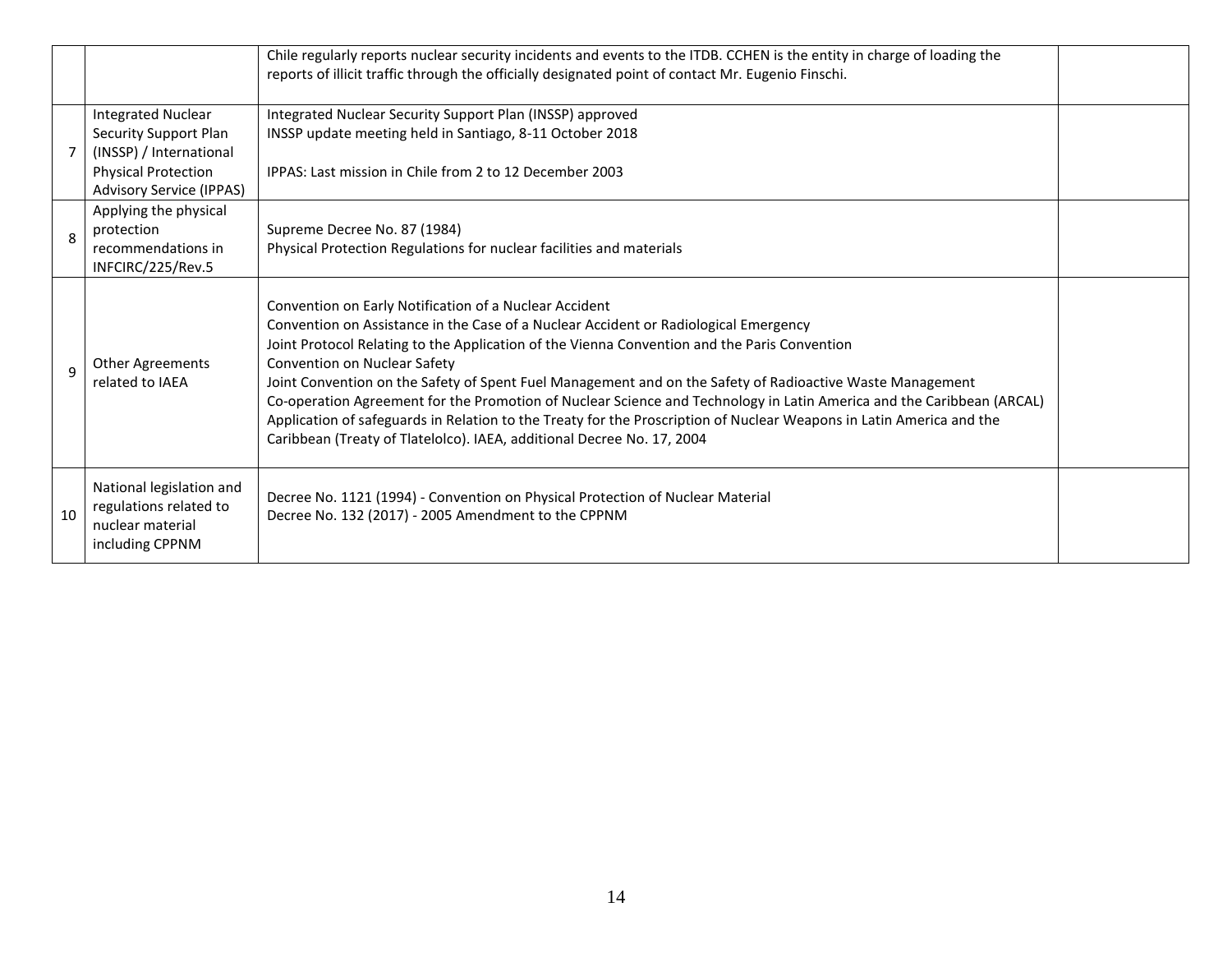#### **V. OP 3 (a) and (b) - Account for/Secure/Physically protect CW including Related Materials (CW specific)**

|                | <b>Measures to establish</b><br>domestic controls to prevent<br>the proliferation of CW, and<br>their means of delivery;<br>controls over related<br>materials | Source document                                                                                                                                                                                                  | <b>Remarks</b> |
|----------------|----------------------------------------------------------------------------------------------------------------------------------------------------------------|------------------------------------------------------------------------------------------------------------------------------------------------------------------------------------------------------------------|----------------|
|                | National CWC authority                                                                                                                                         | National Authority (Autoridad Nacional Convención de Armas Químicas de la República de Chile) General Directorate of<br>National Mobilization (DGMN), Ministry of Defence, Supreme Decree No. 364 of 13 May 1997 |                |
| $\overline{2}$ | Licensing/registration of<br>installations/facilities/<br>persons/entities/use/<br>handling of related<br>materials                                            |                                                                                                                                                                                                                  |                |
| $\overline{3}$ | Old or abandoned<br>chemical weapons                                                                                                                           |                                                                                                                                                                                                                  |                |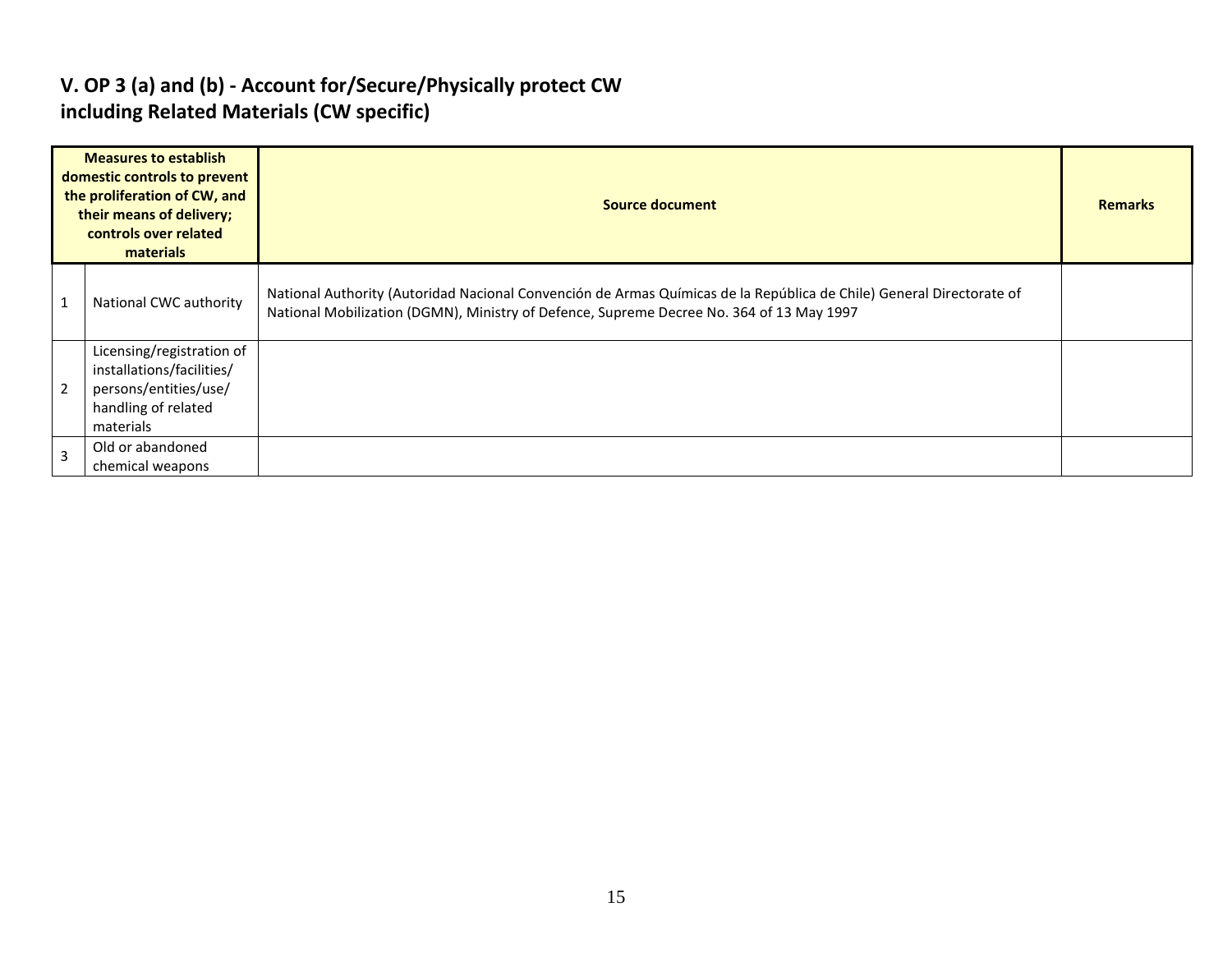#### **VI. OP 3 (a) and (b) - Account for/Secure/Physically protect BW including Related Materials (BW specific)**

| <b>Measures to establish</b><br>domestic controls to prevent<br>the proliferation of BW, their<br>means of delivery; controls<br>over related materials |                                                                                                          | Source document                                            |  |  |  |
|---------------------------------------------------------------------------------------------------------------------------------------------------------|----------------------------------------------------------------------------------------------------------|------------------------------------------------------------|--|--|--|
|                                                                                                                                                         | Licensing/registration of<br>installations/facilities/<br>persons/entities/use/<br>handling of materials | Decree No. 176 (2008) on BWC National Authority, Article 7 |  |  |  |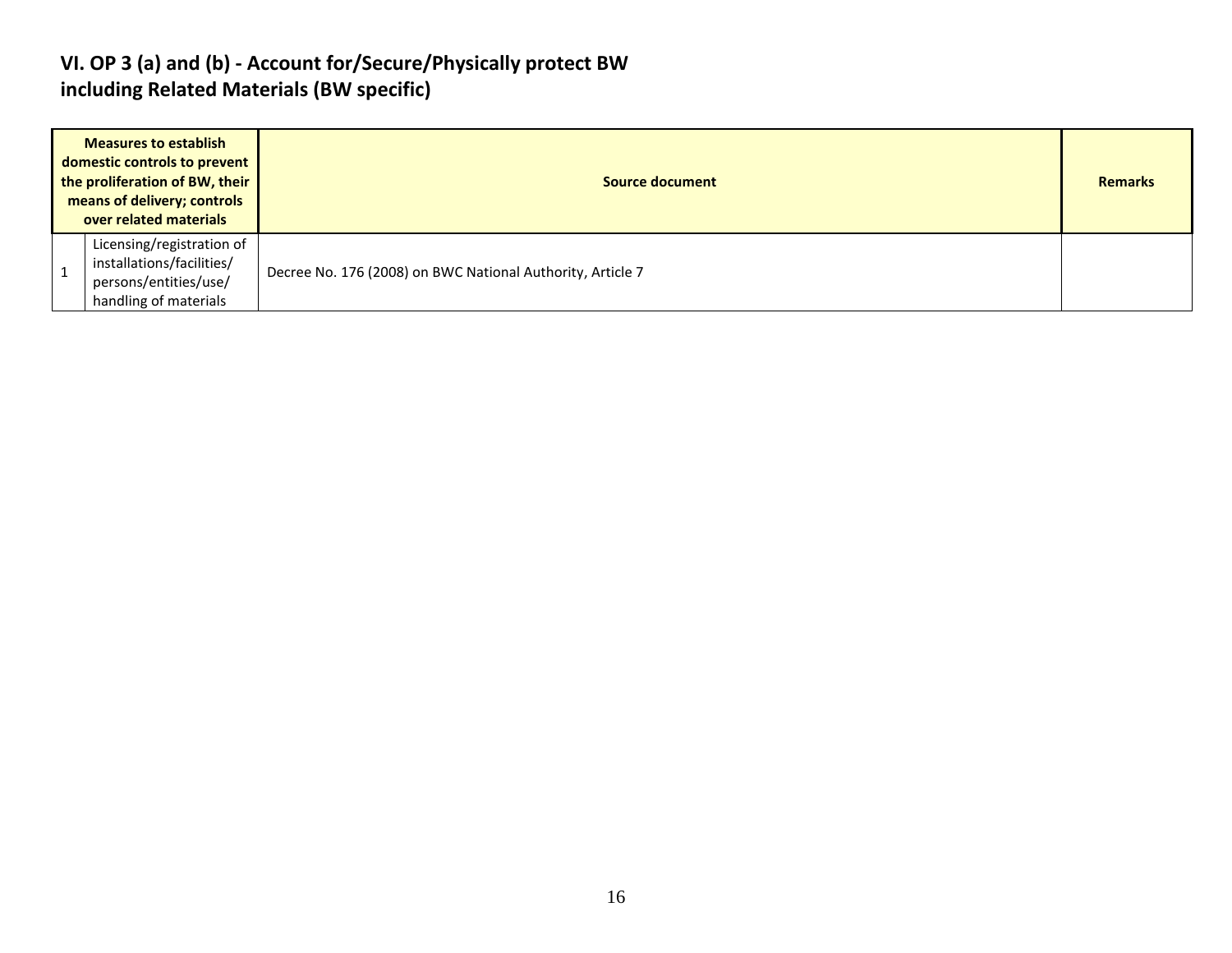# **VII. OP 3 (c) and (d) and related matters from OP 6 - Controls of NW,**

### **CW and BW, including Related Materials**

| <b>Border controls and export</b><br>and trans-shipment controls<br>to prevent the proliferation<br>of nuclear, chemical and<br>biological weapons and their<br>means of delivery including<br>related materials |                                                                                   | <b>National legal framework</b> |                            |                           |                                                                                                                                                                                                                                                                                                                                                                                                                                                         |        |              | <b>Enforcement and civil/criminal penalties</b> |                                                                                                                                                                                           |                |
|------------------------------------------------------------------------------------------------------------------------------------------------------------------------------------------------------------------|-----------------------------------------------------------------------------------|---------------------------------|----------------------------|---------------------------|---------------------------------------------------------------------------------------------------------------------------------------------------------------------------------------------------------------------------------------------------------------------------------------------------------------------------------------------------------------------------------------------------------------------------------------------------------|--------|--------------|-------------------------------------------------|-------------------------------------------------------------------------------------------------------------------------------------------------------------------------------------------|----------------|
|                                                                                                                                                                                                                  |                                                                                   | N<br>W                          | $X$ /?<br>C<br>B<br>W<br>W |                           | <b>Source document</b>                                                                                                                                                                                                                                                                                                                                                                                                                                  | N<br>W | $X$ /?<br>C  | B<br>$W$ $W$                                    | <b>Source document</b>                                                                                                                                                                    | <b>Remarks</b> |
| $\mathbf 1$                                                                                                                                                                                                      | Border control to<br>detect, deter, prevent<br>and combat illicit<br>trafficking  | X                               | $\mathsf{X}$               | $\mathsf{X}$              | NW/CW/BW:<br>Decree No. 329. Customs National Law. Title VI<br>Decree No. 725 on Sanitary Code. Title II,<br>Article 56<br>Act No. 20.997 of 13 March 2017, Article 80 bis<br>NW:<br>Decree No.133 (1984), Article 20 (radiological)<br>Act No. 18.302 Title III, Article 10<br>CW:<br>Resolution No. 5.396 of 6 December 2018<br>Resolution No. 1.110 of 12 April 2000<br>Resolution No. 2.000 of 30 June 2000                                         | X      | X            | $\boldsymbol{\mathsf{X}}$                       | NW/CW/BW:<br><b>Customs National Law</b>                                                                                                                                                  |                |
| $\overline{2}$                                                                                                                                                                                                   | Law enforcement to<br>detect, deter, prevent<br>and combat illicit<br>trafficking | X                               | $\pmb{\times}$             | $\boldsymbol{\mathsf{X}}$ | NW/CW/BW:<br>Sanitary Code. Decree No. 725<br>NW:<br>Act No. 16319 Creating the Chilean<br><b>Commission of Nuclear Energy</b><br>Act No. 18.302, Article 10<br>Decree No.133 of 22 May 1984, Article 20<br>(radiological)<br>CW:<br>Supreme Decree No. 364 of 13 May 1997<br>Supreme Decree No. 364, of the Ministry of<br>Foreign Affairs, promulgated on March 13,<br>1997, regarding chemical weapons,<br>designation of the General Directorate of | X      | $\mathsf{X}$ | $\boldsymbol{\mathsf{X}}$                       | NW/CW/BW:<br><b>National Health Service</b><br>NW:<br>Chilean Commission of Nuclear Energy<br>CW:<br><b>General Directorate of National Mobilization</b><br><b>National CWC Authority</b> |                |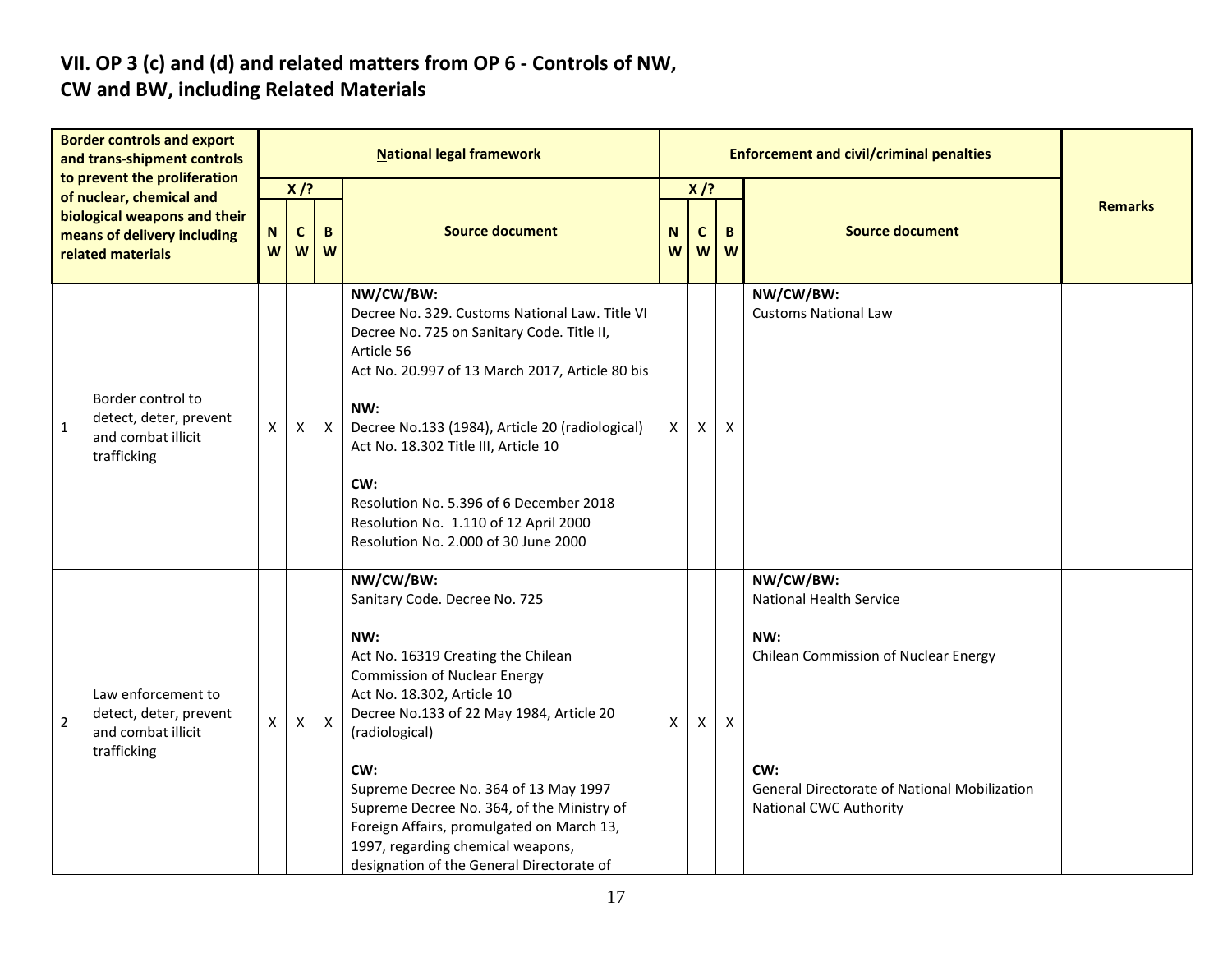|   |                                        |   |                | National Mobilization as the National Authority<br>in compliance with the provisions of the CW                                                                                                                                                                                                                                                                                                                                                                                                                                                                                                                                                                                                                                                                             |   |   |                                                                                                                                                                                                                                                                                                                                                                                                                                                                                            |
|---|----------------------------------------|---|----------------|----------------------------------------------------------------------------------------------------------------------------------------------------------------------------------------------------------------------------------------------------------------------------------------------------------------------------------------------------------------------------------------------------------------------------------------------------------------------------------------------------------------------------------------------------------------------------------------------------------------------------------------------------------------------------------------------------------------------------------------------------------------------------|---|---|--------------------------------------------------------------------------------------------------------------------------------------------------------------------------------------------------------------------------------------------------------------------------------------------------------------------------------------------------------------------------------------------------------------------------------------------------------------------------------------------|
| 3 | Border control detection<br>measures   |   | X              | NW:<br>Customs Directive Circular No. 309 of 31<br>August 2015 on the procedure for the<br>inspection of radioactive materials at control<br>zone<br>Act No. 18.302. Title III, Article 10<br>CW:<br>Annex No. 2 Compendium of Customs<br>Regulations, in this way the filters and alerts<br>referring to the Chemical Weapons Convention                                                                                                                                                                                                                                                                                                                                                                                                                                  |   |   |                                                                                                                                                                                                                                                                                                                                                                                                                                                                                            |
| 4 | Control of brokering                   |   |                |                                                                                                                                                                                                                                                                                                                                                                                                                                                                                                                                                                                                                                                                                                                                                                            |   |   |                                                                                                                                                                                                                                                                                                                                                                                                                                                                                            |
| 5 | Export control<br>legislation in place | X | X              | NW:<br>Act No. 16.319 on the creation of the Chilean<br>Commission of o. (1974) Licensing rules of the<br>Chilean Commission of Nuclear Energy, Article<br>$\overline{2}$<br>Decree No. 133 (1984) Rules for the<br>Authorization of Radioactive Installations or<br>equipment generating ionizing radiations,<br>Articles 1 and 4<br>Decree No. 725. Sanitary Code, Article 86 on<br>authorization for export of radioactive<br>materials by the Health Service<br>Decree No. 133 (1984) on authorizations given<br>by the Ministry of Health, Article 20<br>(radiological)<br>CW:<br>Resolution No. 01110 of the National Customs<br>Service of 4 December 2000<br>Resolution 2000 National Customs Service of<br>30 June 2000<br>Resolution No. 5396 of 6 December 2018 | X | X | NW:<br>Decree No. 323 (1974). Licensing rules of the<br>Chilean Commission of Nuclear Energy<br>Decree No. 133 (1984) Rules for the<br>Authorization of Radioactive Installations or<br>equipment generating ionizing radiations,<br>Article 23<br>Act No. 18.302 Title I, Article 2, on regulations<br>nuclear material given by the Nuclear Energy<br>Chilean Commission as the Regulatory<br>Authority<br>CW:<br>Resolution 01110 of the National Customs<br>Service of 4 December 2000 |
| 6 | Licensing provisions and<br>Authority  | X | $\pmb{\times}$ | NW:<br>Act No. 16.319 on the creation of the Chilean                                                                                                                                                                                                                                                                                                                                                                                                                                                                                                                                                                                                                                                                                                                       | X | X | NW:<br>Decree No. 323 (1974) Licensing rules of the                                                                                                                                                                                                                                                                                                                                                                                                                                        |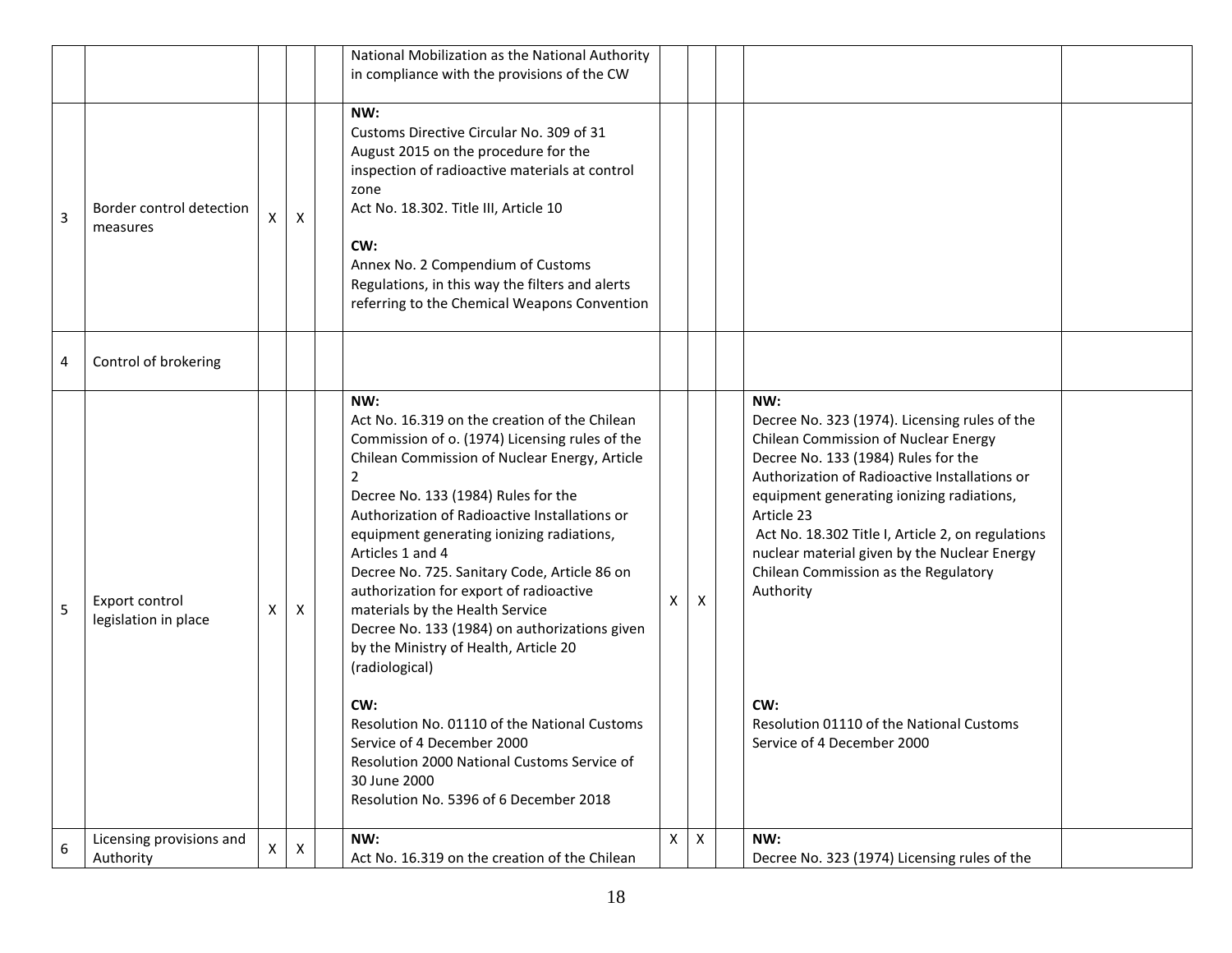|         |                                                                                                 |    |   |              | Commission of Nuclear Energy and its<br>capacities, Article 3 g)<br>Decree No. 323 (1974) Licensing rules of the<br><b>Chilean Commission of Nuclear Energy</b>                                             |   |   | Chilean Commission of Nuclear Energy, Article<br>4 c)<br>Act No. 18.302 Title I, Article 2                                                                                                   |  |
|---------|-------------------------------------------------------------------------------------------------|----|---|--------------|-------------------------------------------------------------------------------------------------------------------------------------------------------------------------------------------------------------|---|---|----------------------------------------------------------------------------------------------------------------------------------------------------------------------------------------------|--|
|         |                                                                                                 |    |   |              | CW:<br>Resolution No. 01110 of the National Customs<br>Service of 4 December 2000<br>Resolution 2000 National Customs Service of<br>30 June 2000<br>General Directorate of National Mobilization            |   |   | CW:<br>Resolution 01110 of the National Customs<br>Service of 4 December 2000<br>Resolution 2000 National Customs Service of<br>30 June 2000<br>General Directorate of National Mobilization |  |
| 7       | Control lists of<br>materials, equipment<br>and technology                                      | X. | Χ |              | NW:<br>Act No. 16.319, Article 2 (definitions)<br>Decree No. 323 (1974) Licensing rules of the<br><b>Chilean Commission of Nuclear Energy</b><br>CW:<br>Resolution No. 5396 od 6 December 2018,<br>Annex II | X | Χ | NW:<br>Act No. 16.319<br>Decree No. 323 (1974) Licensing rules of the<br><b>Chilean Commission of Nuclear Energy</b><br>CW:<br>Resolution No. 5396 od 6 December 2018,<br>Annex II           |  |
| $\,8\,$ | Intangible technology<br>transfers                                                              |    |   |              |                                                                                                                                                                                                             |   |   |                                                                                                                                                                                              |  |
| 9       | Inclusion of means of<br>delivery                                                               | X. | Χ | $\mathsf{X}$ | NW/CW/BW:<br>Act No. 17.798. Arts. 2 a) and 4                                                                                                                                                               |   |   |                                                                                                                                                                                              |  |
| 10      | End-user controls                                                                               |    |   |              |                                                                                                                                                                                                             |   |   |                                                                                                                                                                                              |  |
| 11      | Catch all clause                                                                                |    |   |              |                                                                                                                                                                                                             |   |   |                                                                                                                                                                                              |  |
| 12      | Transit control                                                                                 | X  |   |              | NW:<br>Law No. 18.302, Article 4<br>Decree No. 133 of 22 May 1984, Article 20<br>(radiological) radioactive substances                                                                                      | X |   | NW:<br>Law No. 18.302, Articles 33 to 40<br>Decree No. 133 of 22 May 1984, Article 20<br>(radiological) radioactive substances                                                               |  |
|         | 13   Trans-shipment control                                                                     |    |   |              |                                                                                                                                                                                                             |   |   |                                                                                                                                                                                              |  |
| 14      | Re-export control                                                                               |    |   |              |                                                                                                                                                                                                             |   |   |                                                                                                                                                                                              |  |
| 15      | Control over financing of<br>exports/transhipments<br>that would contribute to<br>proliferation |    |   |              |                                                                                                                                                                                                             |   |   |                                                                                                                                                                                              |  |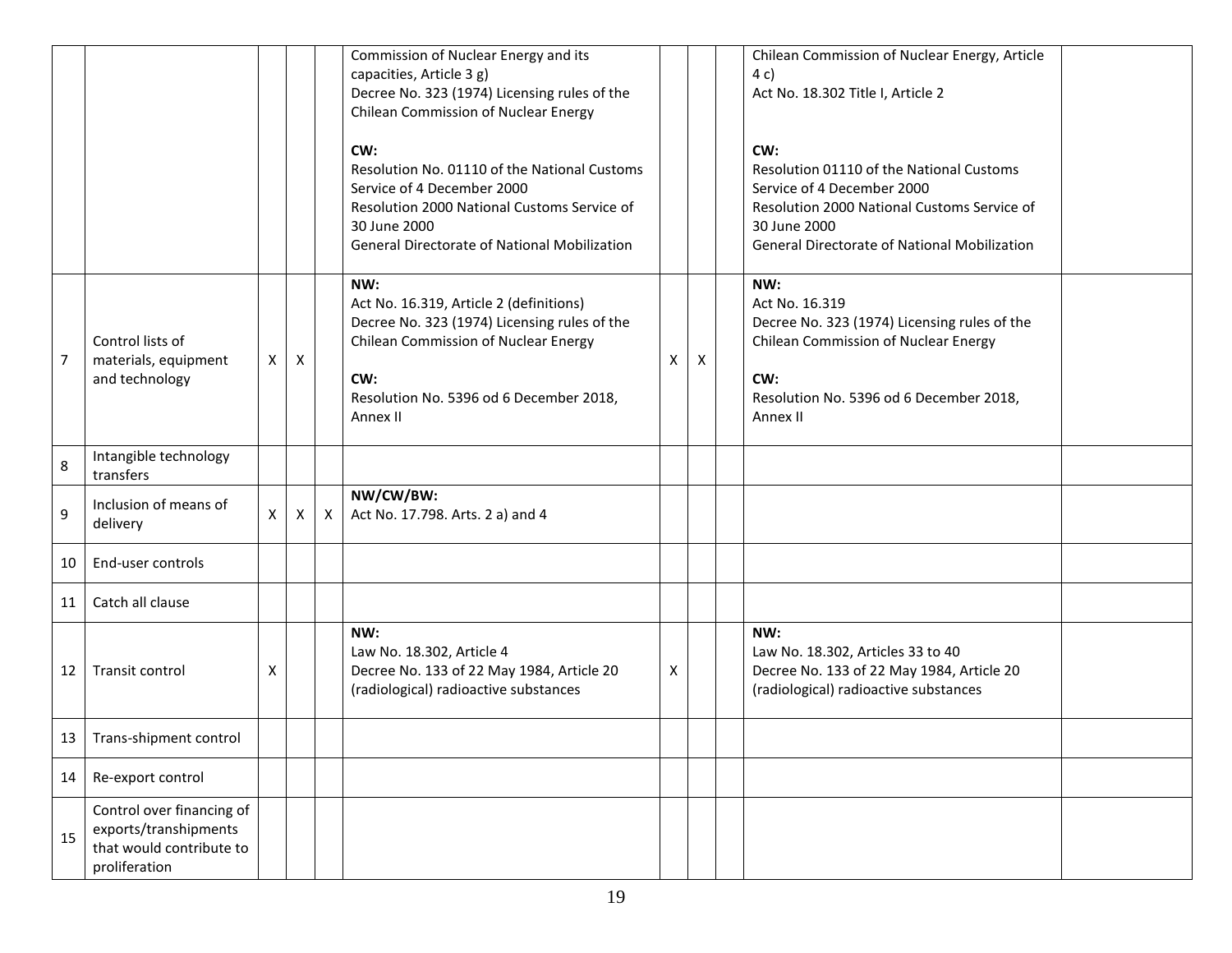|    | Control over services   |  |  |  |  |  |
|----|-------------------------|--|--|--|--|--|
|    | related to exports/     |  |  |  |  |  |
| 16 | transhipments that      |  |  |  |  |  |
|    | would contribute to     |  |  |  |  |  |
|    | proliferation including |  |  |  |  |  |
|    | transportation          |  |  |  |  |  |